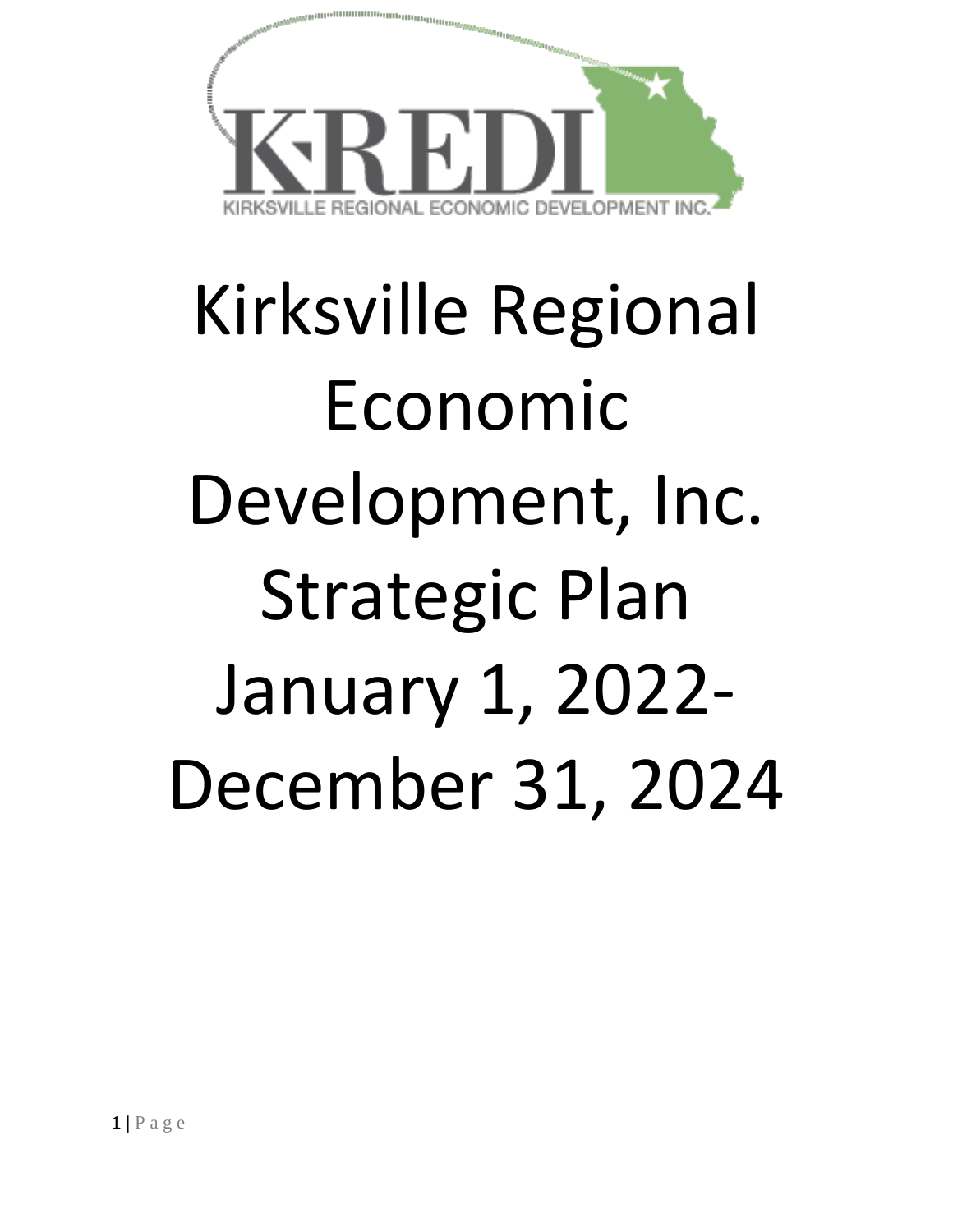

# *TABLE OF CONTENTS*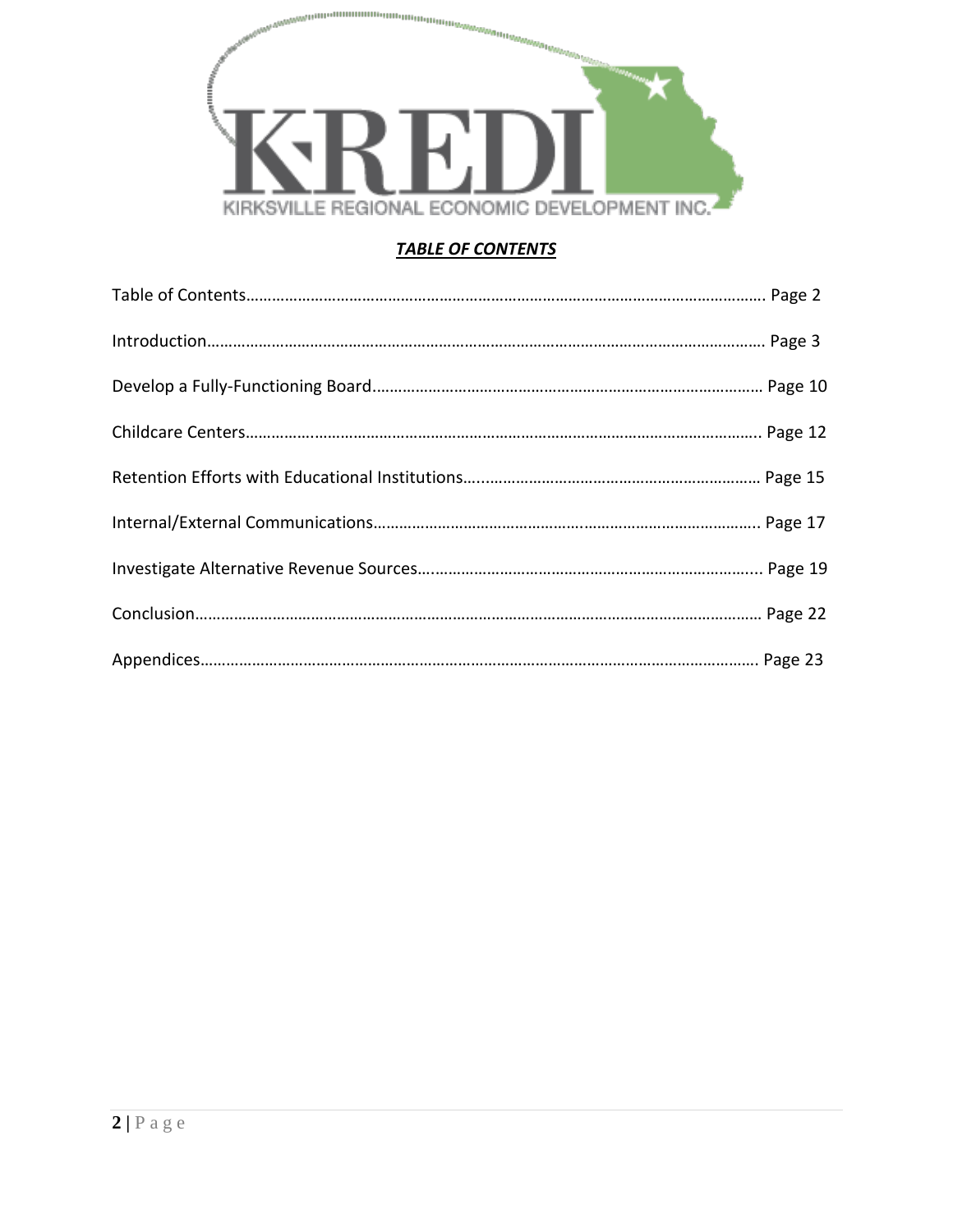

# *INTRODUCTION*

A strategic plan is a document that is used to communicate, internally and externally, the organization's goals, plans for action, and measurable outcomes. Not only do strategic plans help establish a direction for the future, but they also help sharpen an organization's focus on how to get there. To be the most effective for an organization, and to inspire those tasked with accomplishing goals, strategic plans should have three main components as themes:

- **Ambitious**. An ambitious strategic plan, while potentially daunting, can also motivate people by setting a higher goal than what they would have set themselves or even believed possible. Just because something is ambitious does not mean that it is out of reach of success.
- **Actionable**. A strategic plan must also be something where direct action can be taken. Vague or misunderstood goals can create chaos within an organization and shatter the nature of cooperation. By laying out clear and concise action steps that can be easily tracked and assessed, an organization is better suited to be successful.
- **Achievable**. Finally, a strategic plan must be achievable. If goals are too hard to reach or too complicated to understand, then there will be no motivation or buy-in by those responsible. That can make it hard to get future input or involvement when the organization needs assistance in the future.

K-REDI is a 501 (c) 3 non-profit organization that is a public/private partnership focused on being a sound economic competitor and providing family-supporting jobs to the Kirksville region. To guarantee that the needs and wants of the Kirksville region are being met in the best possible way through K-REDI auspices, this strategic planning session sought input two different ways: From member business/partner organizations in one session and from the Board of Directors in a secondary session. In both sessions, surveys were filled out by the attendees to help get more information. (Aggregated data is included for both surveys in Appendices A and B.)

The first meeting was open to members/partner organizations of K-REDI. While this session was open to all K-REDI members and partners, roughly a third showed up to the session. This session had several different components, the first one giving the representatives present free reign to consider outside the box or unrealistic ideas, completely unfettered from any reality or limitation, such as money, staff, feasibility, etc. This was used to help broaden the horizons of those present and make sure that they were thinking in terms that other communities do.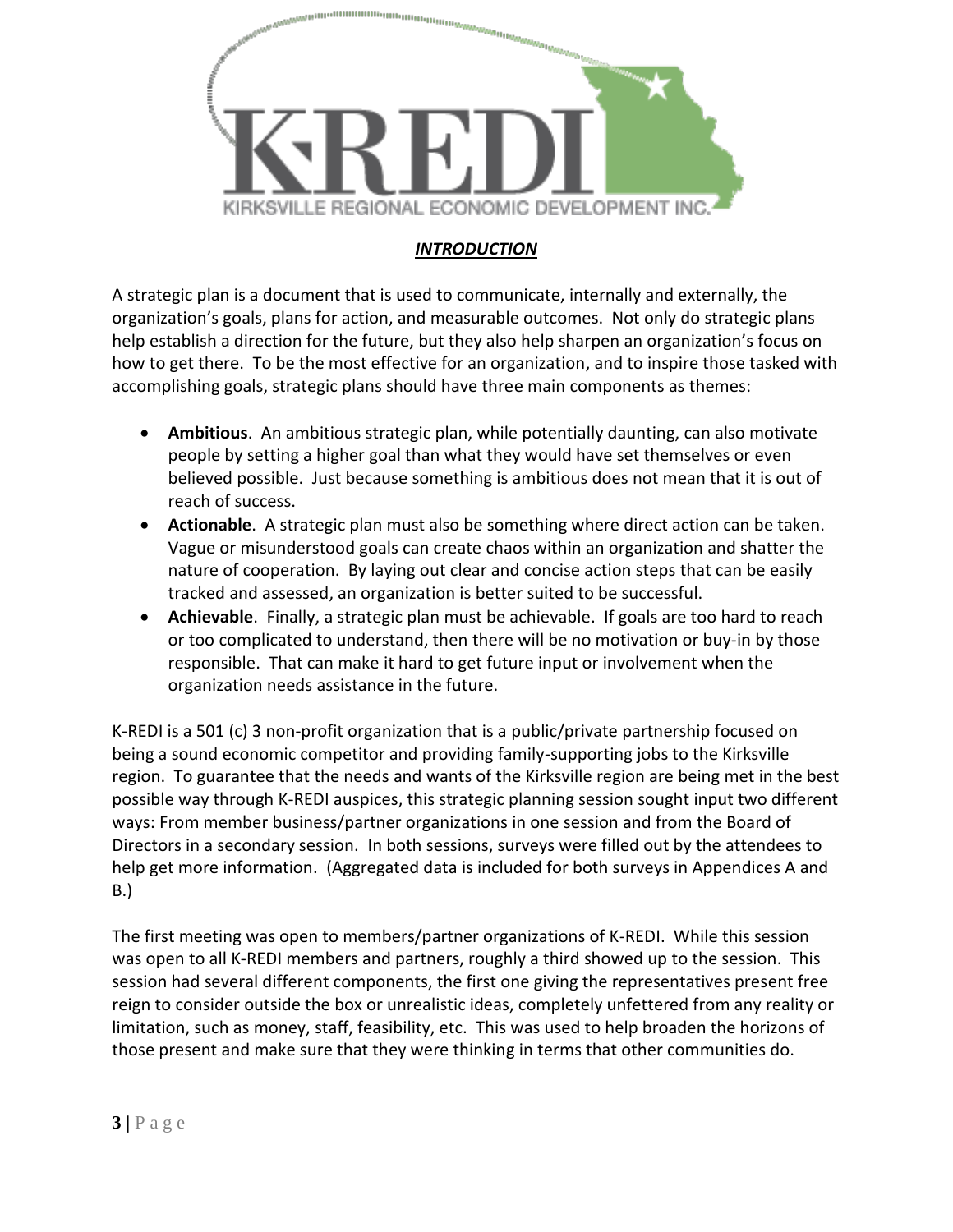

# *Nuclear Session Business Member Responses*

*If money, time, staff, etc. was no object, what would you like to see K-REDI accomplish in the next 1-3 years for the K-REDI region?*

- \* Aesthetics Policy for Kirksville \* Drive-through Starbucks
- 
- \* Incentivize/Motivate work \* Childcare
- 
- 
- 
- \* Expanded airport options \* Local vision synch
- 
- 
- 
- \* Concert venue \* Tech Ed Hub
- 
- \* Allow more deer to be killed \* Top Golf
- \* Visitors Center on Illinois and Hwy 63
- 
- \* 10-15% population growth \* \$200K or less housing stock
	-
- \* Make Kirksville the regional hub \* Localized food sources and processing
- \* Improve roads \* Host conferences
- \* Boutique Downtown hotel \* Education training for specific opportunity
	-
- \* Downtown Activities \* Indoor entertainment
- \* Target \* Businesses open late
- \* Money pile for entrepreneurs \* Larger trail access and distance
	-
- \* Hwy 63 four lanes to Iowa line \* Home Renovation/Rehab Program
	-

The second component gave an overview of the most recent strategic plan K-REDI had adopted, allowing them to Monday Morning Quarterback the successes and failures of the organization. This allowed the businesses to put themselves in the capacity of being the Board and having to determine if outcomes were achievable or not and whether or not they had achieved success. After a long discussion, it was determined that K-REDI had excelled in the following two areas:

- *Marketing the Region***.** The businesses determined that K-REDI had accomplished 100% of the goals in this category of the previous strategic plan.
- *Industry/Business Support***.** The businesses determined that K-REDI had accomplished roughly 80% of the goals in this category, specifically missing out on more effective Business Retention/Recruitment/Expansion visits and roundtables as well as developing an incentive toolbox.

Conversely, businesses felt that K-REDI had not delivered as well on the following areas of the previous strategic plan:

• *Workforce*. The businesses determined that while K-REDI had made progress, they had only accomplished roughly 66% of the work outlined in this category.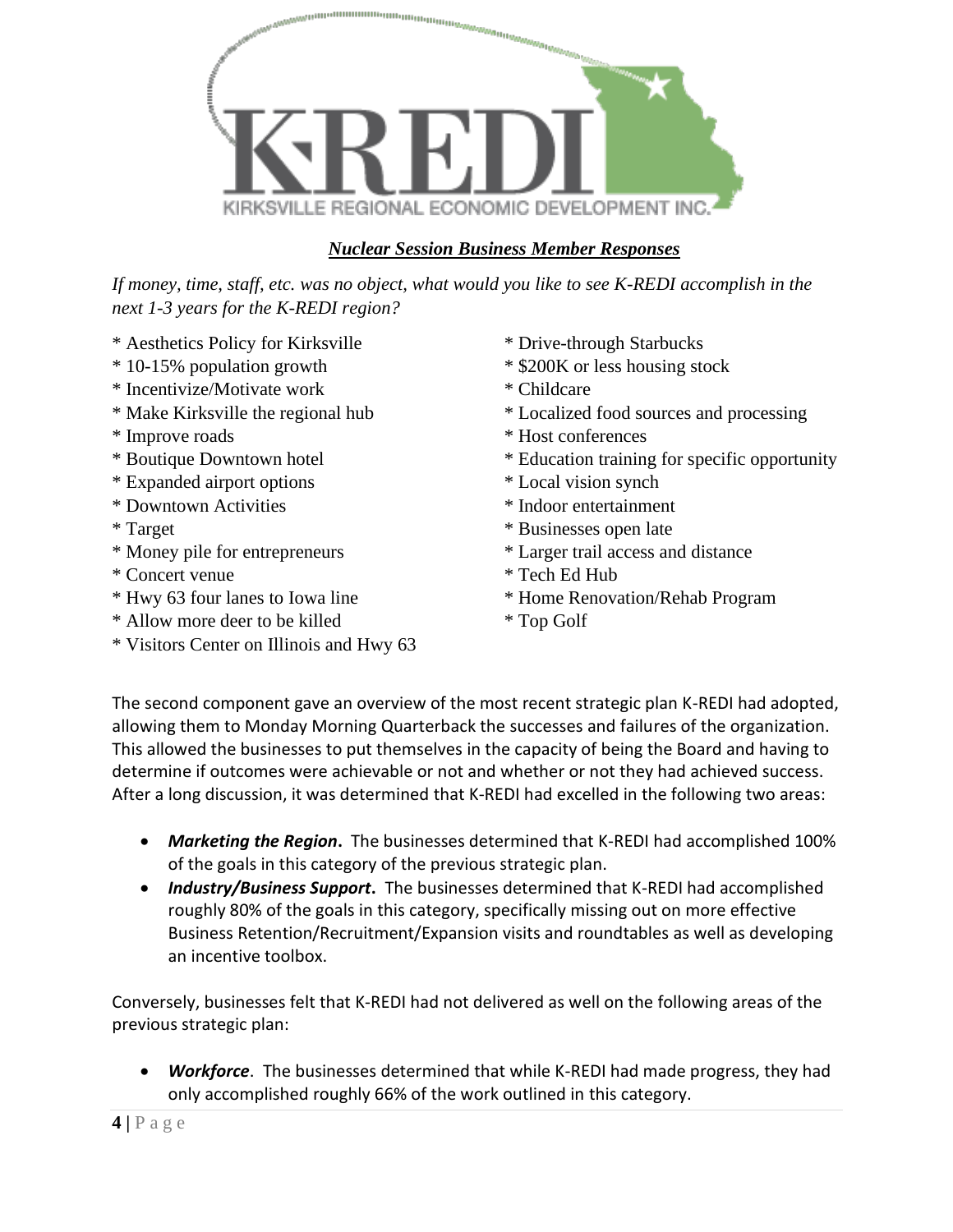

- *Information Collection and Dissemination*. The businesses determined that K-REDI had been decent about collecting and presenting certain types of information, but had lacked at distributing other types of information. K-REDI received a 50% grade of accomplishment on this by the membership.
- *Building Capacity/Providing Stewardship*. The businesses determined that this was the least effective area of accomplishment for K-REDI with the last strategic plan. While there had been some good collaboration with other organizations, the businesses felt that the overall growth of the region and involvement of local stakeholders was small. K-REDI received a 25% grade of accomplishment on this by the membership.

Overall, the main concern by those present for this component was the lack of knowledge that this plan existed and what the overall goals and objectives were to accomplish. Many of those present, even if they had helped to try and develop it, had never seen it, so they had less buy-in with the final outcome and were more likely to grade harshly on whether or not the organization had been successful in its endeavors.

The third component was to use the knowledge gained from the first two areas and really drill down on those ideas and objectives they believe *should* be pursued by K-REDI while alternately drilling down on those ideas and objectives they believe *should not* be pursued by K-REDI. This helped the businesses really examine the nature of K-REDI and their own beliefs on what the organization should and does do.

The fourth and final component was the voting stage by the businesses. The businesses used their lists from the above segment to vote a top ten list that would be considered by the Board for inclusion in the final plan. The businesses also voted on a top three list that K-REDI should NOT consider for inclusion in the final plan. These responses were then passed on to the Board session for further consideration.

# *Drill Down Business Member Responses*

*Being realistic with time, resources, staff, etc. what should be the most important goals for K-REDI to focus on completing in the next 1-3 years for the K-REDI region? The votes that each received are in parenthesis. The top ten are highlighted and that list was considered by the Board during their sessions.*

- \* Hosting more K-12 sports tournaments (0) \* 20% population growth (2)
- \* Vacant/underutilized facility plan (9) \* Recruit non-food manufacturer (0)
- \* Retention efforts with advanced education (3) \* Curb appeal incentives (0)
- \* Workforce training for local workers (17) \* Completion of Greenwood project (10)
- 
- 
- -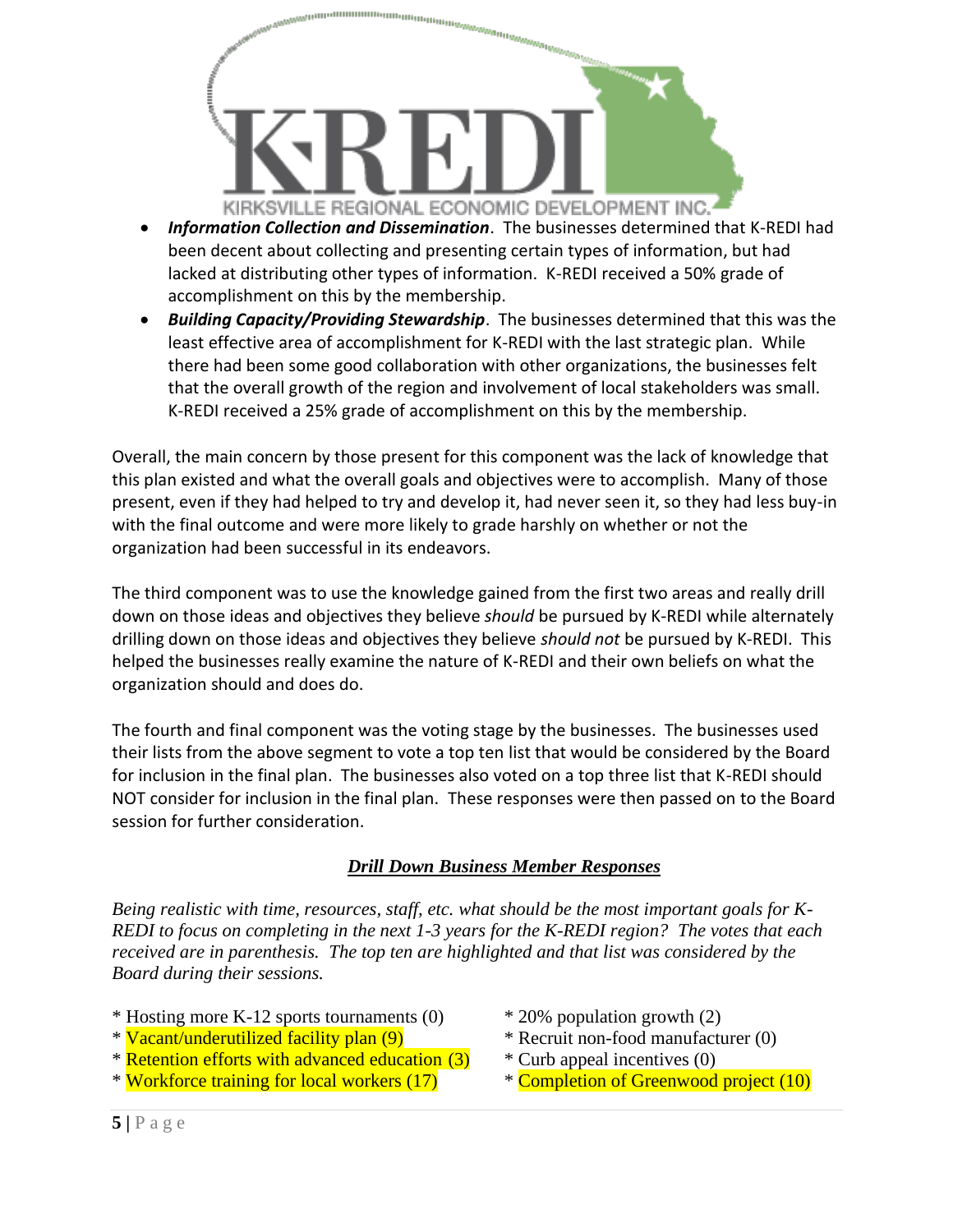

# *Drill Down 2 Business Member Responses*

*Being realistic with time, resources, staff, etc. what should K-REDI make sure to NOT focus on completing in the next 1-3 years for the K-REDI region? The votes that each received are in parenthesis. The top three vote getters are highlighted.*

- \* No more gas stations/banks recruitment (8) \* \* Potholes in City Streets (10)
- \* City Beautification and Curb Appeal  $(6)$   $*$  Hwy 63 4-Lanes to Iowa  $(2)$
- \* Convention/Fine Arts Center (0) \* Sporting Events (4)
- \* Developing Childcare Facilities (1) \* Immigrant Integration (2)
- \* Opening Retail/Restaurants (4) \* Renovation/Rehab Housing (1)
- 
- \* Destination venues for full-service events (0)
- 
- 
- 
- 
- 
- \* Remote Worker Programs (2) \* No manufacturing recruitment (0)

The second meeting was compromised of Board members only. While all Board members were invited, only half showed up to the sessions. As the leadership of the organization, it was important to get the Board members considering the role of their Executive Director as well as their own roles in the organization. After excusing the Executive Director, the Board discussed what would make a perfect Executive Director. After that, the Board did the same thing regarding the make-up of a perfect Board of Directors.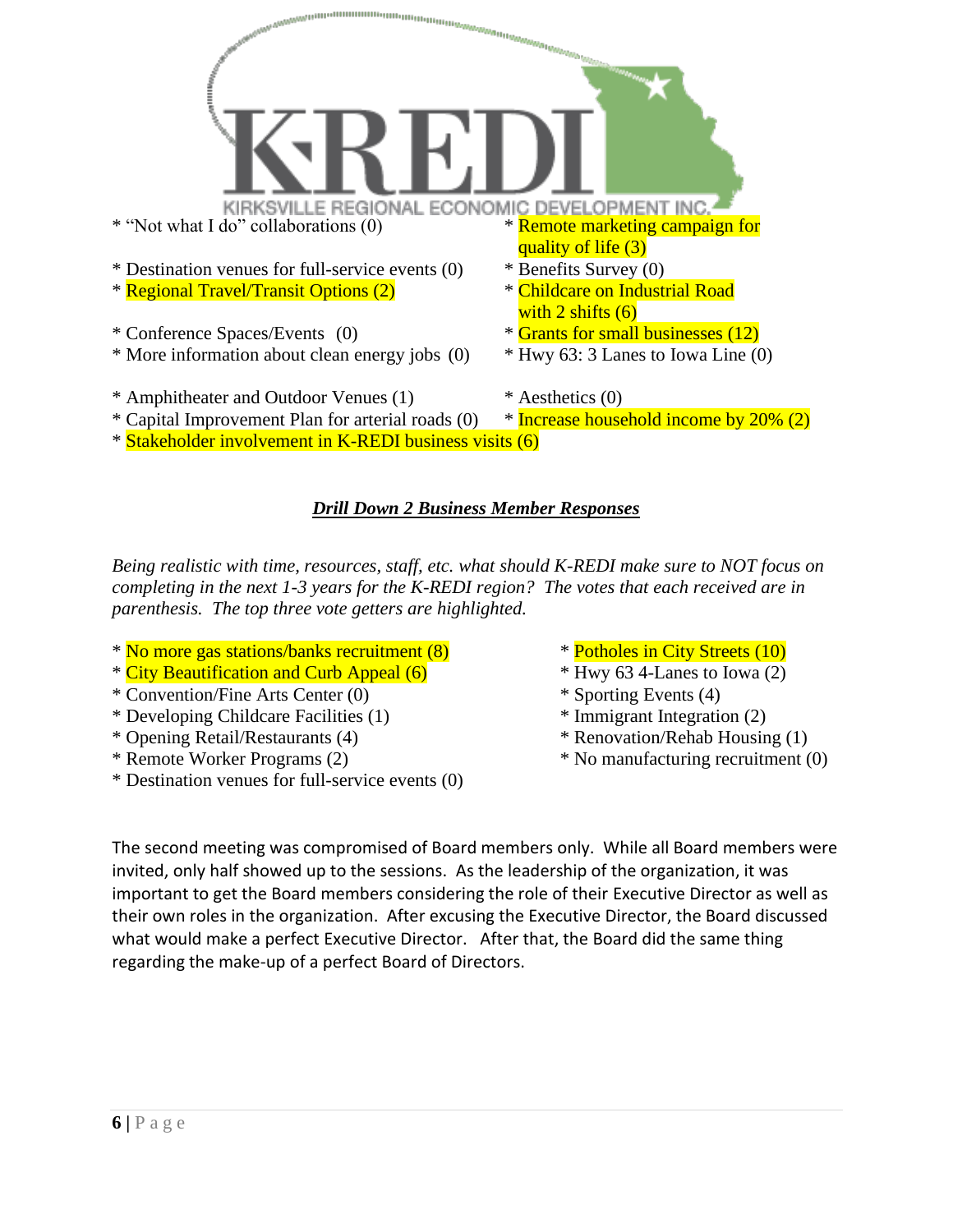

# *Executive Director Discussion Responses*

*If the Board of Directors could create a PERFECT Executive Director, what characteristics would make up this person? The votes that each received are in parenthesis. The top three are highlighted and moved to the penultimate list that the Board voted on.*

- \* Understanding of Local Economy (3) \* Has a regional outlook (6)
- 
- \* Diverse knowledge in multiple areas (4) \* Local roots (0)
- \* Aware of economic development legislation (3) \* Works for free (0)
- \* Connector between business and education (1) \* At least six feet tall (0)
- 
- \* Good salesperson/Advocate (4)  $\qquad \qquad$  \* Good communicator (7)
- \* Has statewide presence and expertise (5)
- 
- \* Has current pulse of local businesses (1) \* Positive relations with all stakeholders (2)
	-
	-
	-
- \* Fiscal Agent (0) \* Resources knowledge (1)
	-

# *Board of Directors Discussion Responses*

*If the Board of Directors could create a PERFECT Board of Directors, what characteristics would make up this group? The votes that each received are in parenthesis. The top three are highlighted and moved to the penultimate list that the Board voted on.*

- \* Understanding of the different hats being worn (0) \* Paid Board members (0)
- \* Have expertise the Executive Director does not (2) \* Desire to be part of the Board (0)
- \* Full participation/Supportive (7)  $\bullet$  \* Active Board Committees (8)
- 
- \* Data-based Decisions (5)
- \* Achieve goals through accountability and clear visions (10)

It was determined that full participation/supportive and Active Board Committees were very similar, so they were combined in the penultimate list and Data-based Decisions was moved forward.

Next, the Board went through a similar exercise to the businesses. The Board had to highlight ideas of theirs that they wanted to see, no matter if they were realistic or not. Much like the goal with the businesses, this session was to help open the minds of the Board members and get them thinking in broader terms than they might normally do when considering the future of the organization. This was followed up by a more realistic version, where Board members came up with two practical ideas on what the Board could accomplish with the time, staff, and

- 
- 
- 
- \* Hire an Assistant Director (3) \* Empower Executive Director (1)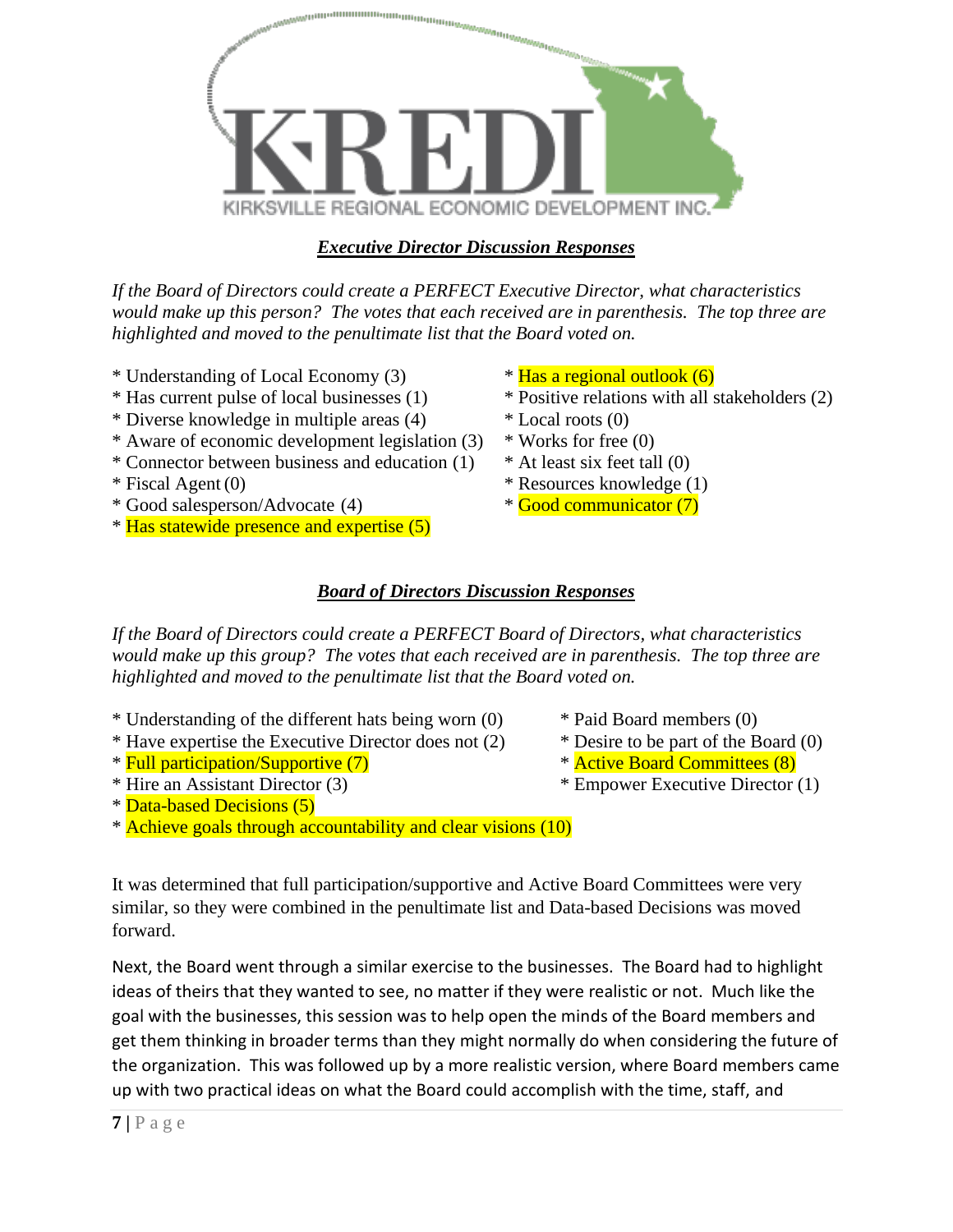

resources that exist for the organization. To conclude these exercises, the Board voted on the items discussed, working to whittle them down from a few dozen to a total of ten. The Board also voted on the top ten list that the businesses had decided upon earlier in the day.

# *Spaghetti Session Board Member Responses*

*If money, time, staff, etc. was no object, what would you like to see K-REDI accomplish in the next 1-3 years for the K-REDI region?*

- \* Highway 63 be four lanes to Iowa line \* More development of Thousand Hills
- \* Double population of Kirksville  $* 4<sup>th</sup>$  generation nuclear reactor
- \* Larger airport with more destinations \* Increase household income 100%
- \* High speed rail with a stop in Kirksville \* More golf opportunities
- \* Recruit I-HOP/Denny's/Sam's Club \* Be a feeder for area development
- \* Osteo-dominant healthcare in US \* More public transit options
- \* Have entire healthcare continuum represented \* Free education for job training
- 
- 
- 
- 
- 
- -

# *Reality Check Session Board Member Responses*

*Being realistic with time, resources, staff, etc. what should be the most important goals for K-REDI to focus on completing in the next 1-3 years for the K-REDI region? The votes that each received are in parenthesis. The top three are highlighted and moved to the next list that the Board voted on.*

- \* Build a secure community data warehouse (1) \* Increase funding 25% (3) \* Expand regional memberships to K-REDI (5) \* Increase K-REDI members (3) \* More cross-pollination with Hannibal and Moberly (1) \* Recycling Education (1) \* Expose the childcare problem more  $(1)$  \* Mandatory board training  $(9)$ 
	-
- \* Full-functioning board: Hold each other accountable (10) \* K-REDI brand education/change (1
- The third and final meeting focused on a final vote to determine the top three to five objectives in the strategic plan, whittling it down from the list created at the end of the second meeting. This session was designed to help turn the ideas voted on into an actionable plan with measurable results and realistic timelines. This was done by focusing on HOW things would be accomplished over the next three years. If these goals were to be the main drivers of the work that K-REDI would be doing for the next three years, they needed to be turned from concepts into actionable items with clear goals, budgets, and timelines. While some of those elements, such as budget, were harder to pin down for various reasons, the discussion was useful because
- 
-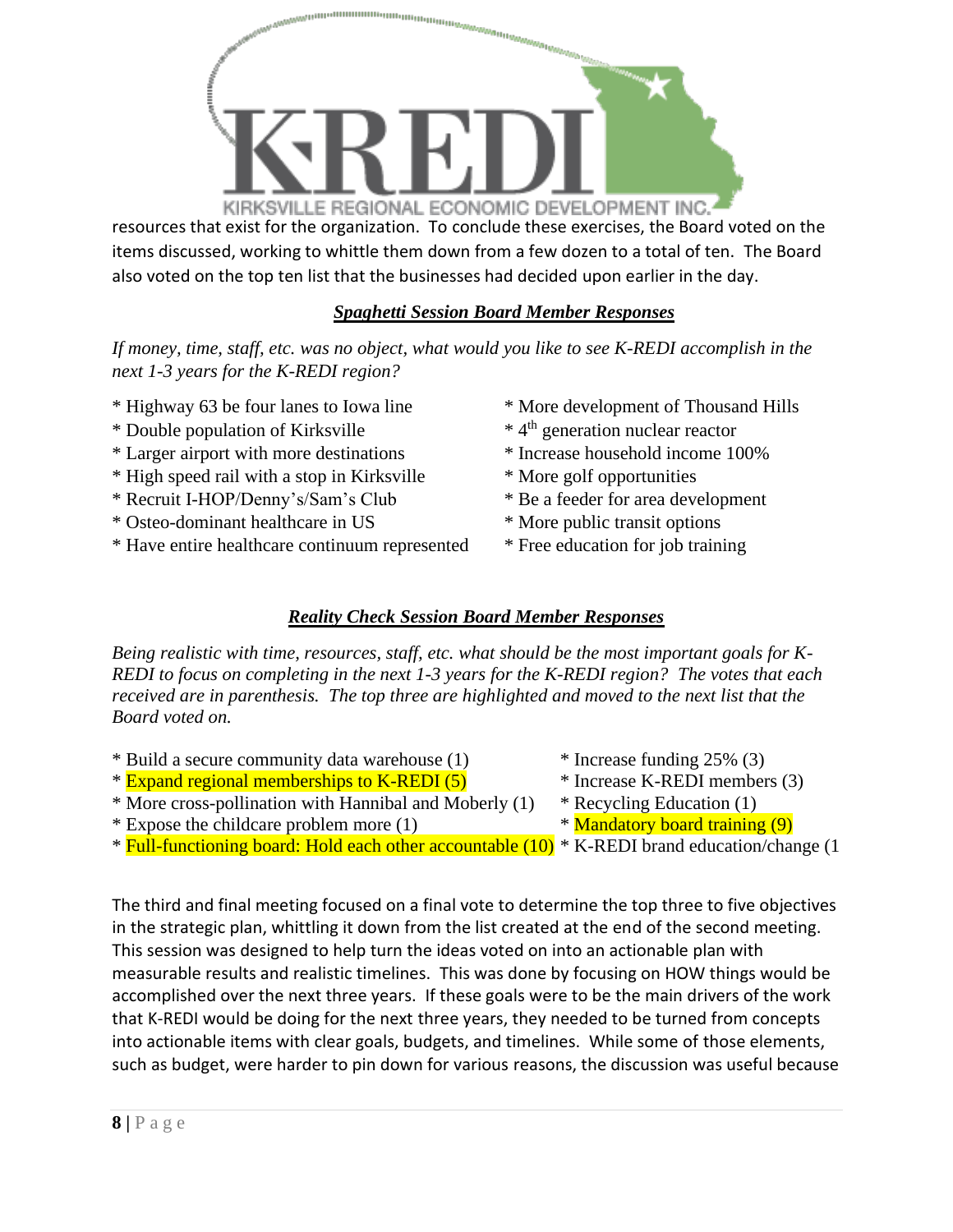

# *Penultimate List for Board Member Voting*

*The Board of Directors used the following list to vote one final time on which goals and objectives would be the most important to accomplish in the next 1-3 years. Where there was a perceived similarity/overlap, they were combined into one item. This list is a mix between the final list the Board created and the vote they took to narrow down the Business Member Top 10 list. The vote tallies are in parentheses and the top five goals and objectives are highlighted.*

- \* Retention Efforts with Truman, MACC, ASU, etc. (6) \* Childcare Centers (8)
- \* **Internal/External Communication (6)** \* The state of the series and the series (2)
- \* Stakeholder involvement on business visits (0) \* Regional membership/outlook (1)
- \* Statewide presence and expertise (2)  $\qquad$  \* Investigate alternative revenue (3)
- 
- 
- 
- 
- \* Fully-functioning board with mandatory training and holding each other accountable (8)

Each of the concepts will be discussed in turn on the following pages, working to address the questions outlined above and give a timeline, expected results, responsibilities, and more. The following chapters will be discussing these five topic areas for the strategic plan:

- ➢ Develop a Fully-Functioning Board
- ➢ Childcare Centers
- ➢ Retention Efforts with Postsecondary Institutions
- ➢ Internal/External Communications
- ➢ Investigate Alternative Revenue Sources

**NOTE:** It is important to note that this strategic plan should in no way diminish the day-to-day operations of the organization, including the continued focus on workforce development; business retention, recruitment, and expansion activities; and statewide representation and legislative contacts. This plan is to be used as a supplement to what the organization already does to help enhance the K-REDI region.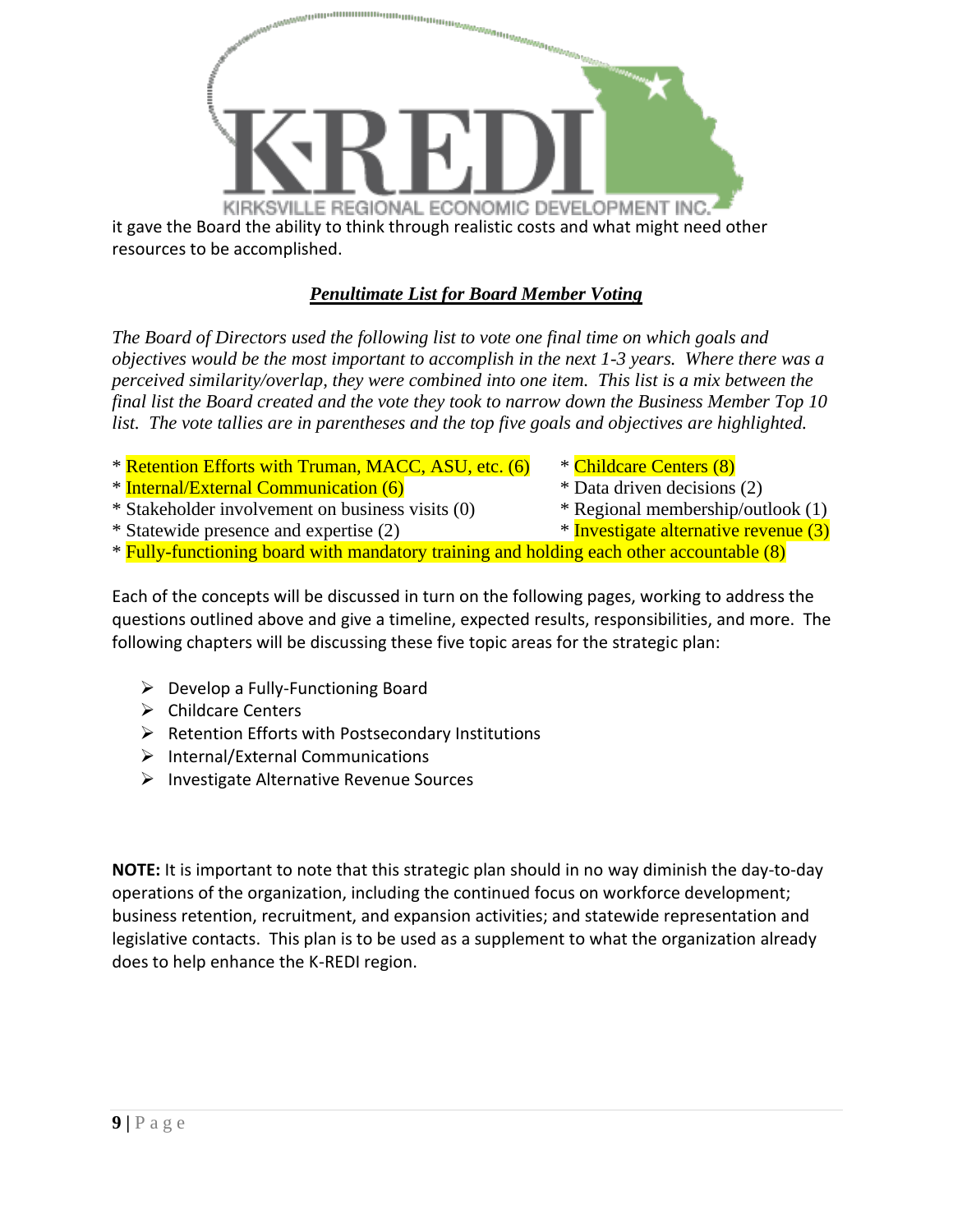

# *DEVELOP A FULLY-FUNCTIONING BOARD*

The main problem discussed during the planning retreat regarded whether or not the K-REDI Board was a Board of Governance or a Board of Directors and which it should be. A Board of Governance is typically nominated and elected by other Board members and have full budgetary and decision-making authority. While similar, a Board of Directors are nominated and elected by investors in the organization, usually through membership. A Board of Directors also has budgetary and decision-making authority, but are additionally part of setting the strategic direction of an organization. Finally, a Board of Governance is spread out over multiple geographic locations and jurisdictions while a Board of Directors is typically more locally located. After discussing the differences, it was decided that the K-REDI Board should focus on being an *active* Board of Directors.

But there is more to being active than just showing up. While that was considered one of the main tenets during the sessions, there was a recognition that just showing up does not equate being active or involved. To be a fully-functioning Board that is active and engaged in the work of the organization, there have to be ways to quantify and measure that engagement, attendance being just one of the many ways to measure the outcome. There was even discussion of changing the Board structure and the Director roles moving forward.

# *Outcomes for Success*

The K-REDI Board decided the following estimate for success over the next three years:

- **Bylaw Review**:
	- The Board will form a Bylaws Committee comprised of Board members and at least one staff member. The Board members on the Committee should range from veteran members to newer members as well as a mix of elected and non-elected members. This should be completed the same day that the strategic plan is adopted.
	- The K-REDI Board Secretary will go through *at least* the last five years of meetings minutes to determine average Board attendance. This data collection should be completed and relayed to the Bylaws Committee no later than March 15, 2022.
	- The Bylaws Committee will review the current bylaws, especially the attendance, quorum, and Board member duties sections and make recommendations. This should be completed by April 30, 2022 in time for Board review and approval by the May 2022 Board meeting.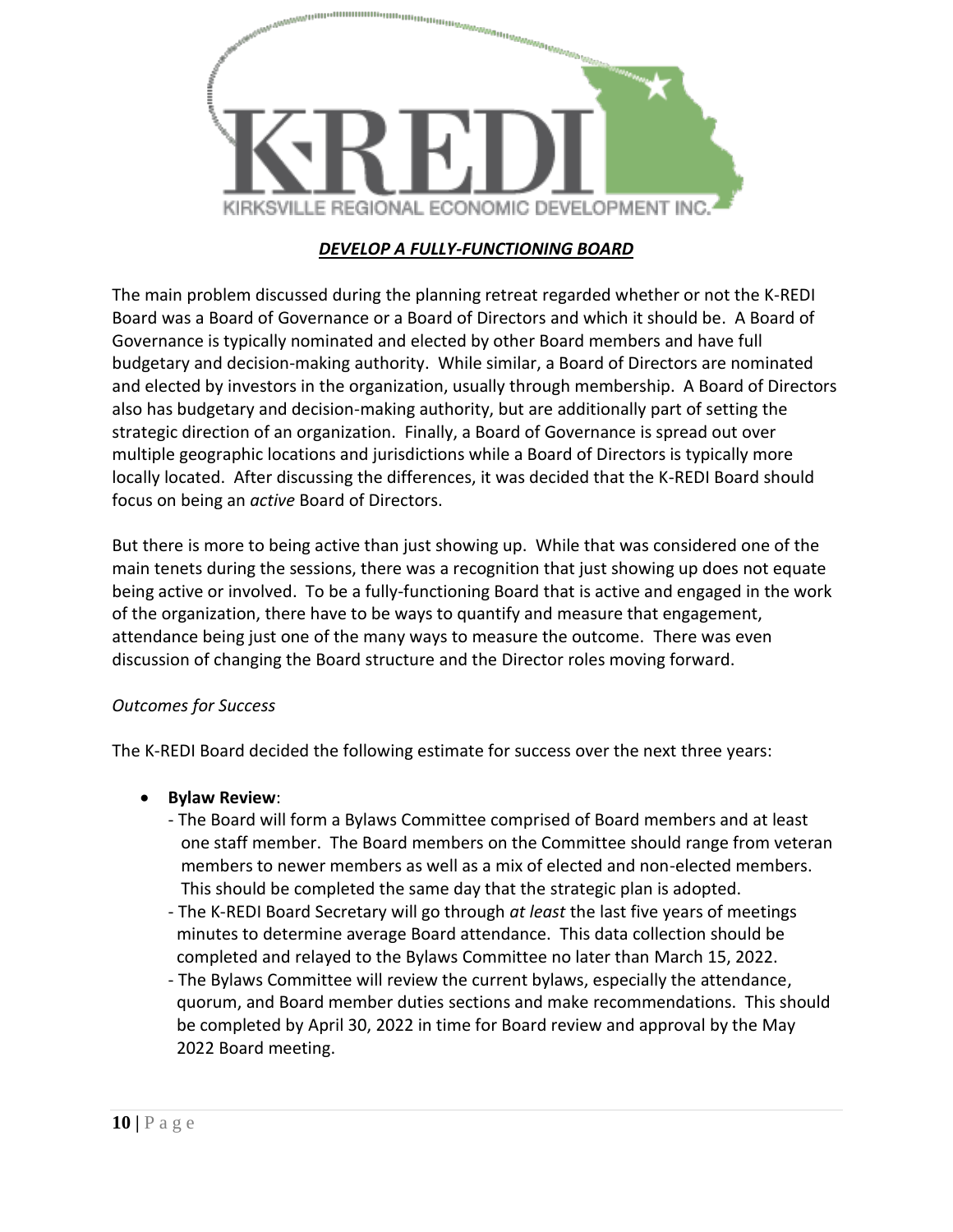

## • **Board Portal Idea**:

- K-REDI Staff will explore the options for an online cloud platform for all of the organization's documents. This storage will include the bylaws, articles of incorporation, agendas, minutes, etc. This research should be completed and given to the Board for Board approval of an option by the May 2022 Board meeting.
- Once selected, K-REDI staff will move all required documentation for *at least* the last five years to the platform. This should happen no later than June 30, 2022.
- Starting July 1, 2022, all Board documents, especially for upcoming meetings, will be placed on the platform at least one week in advance. An email confirming this will be sent out by the Executive Director. (Currently, the Executive Director sends out four days in advance, but overall the Board maintained a week would work better).

## • **Agenda Items**:

- Each month, the Board agenda will have time set aside for discussion of one strategic plan element. This will allow the Board to get immersed in a topic and allow for better discussion of progress, issues, help needed, etc. This will take effect at the March 2022 Board meeting or the first meeting after the strategic plan is adopted.
- Make sure the Board agenda and all necessary contextual information for that month's discussion is on the Board portal at least a week in advance. (Until that portal is up and running, agendas and relevant contextual information will be emailed out to all Board members at least a week in advance).

#### **Board Training**:

- The Board will select a Training Committee. This Committee will be comprised of veteran members and will be no less than three in number and no more than five. This Committee should be selected no later than the April 2022 Board meeting.
- The Training Committee will meet with the Executive Director in May 2022 to discuss the necessary components of a Board Orientation Course.
- The Training Committee will meet with new members to the Board as soon as they have been announced and go through the Orientation materials with them, preferably as one large setting rather than individually. Ideally this Orientation course would happen prior to their first meeting in July every year, but no later than the August Board meeting every year.
- The Training Committee will work with the Executive Director to target three other training ideas per year for ALL Board members. The goal is to find trainings to help make the Board more functional as well as keep them updated on important information in economic development. The goal would be one training per quarter.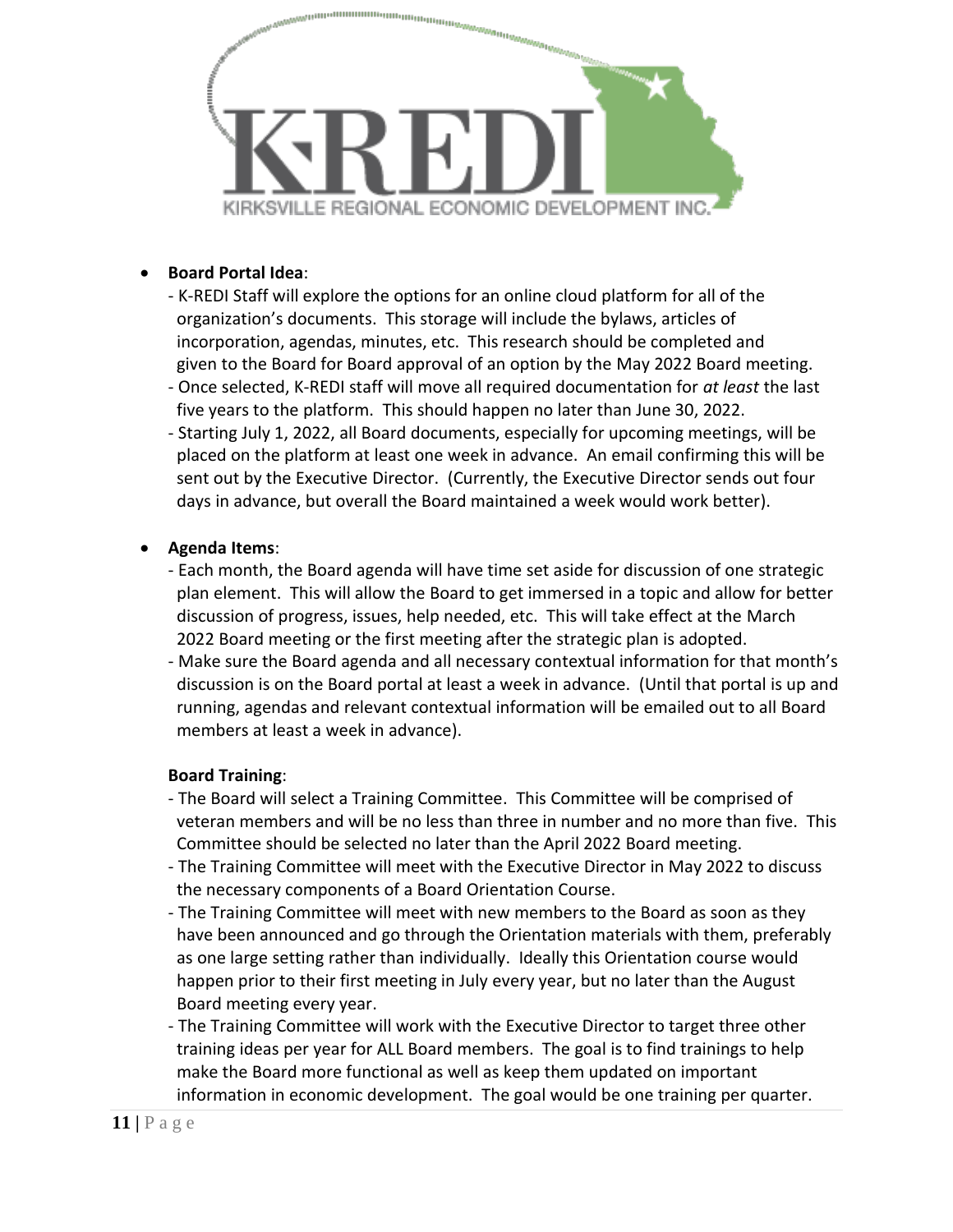

# *CHILDCARE CENTERS*

Childcare has become one of the dominant aspects of the economic development conversation. Prior to the COVID-19 pandemic, childcare was not seen as overtly vital to the long-term success and well-being of local businesses. However, with the outbreaks of the coronavirus in 2020 and the subsequent shutdown of schools and other business industries, childcare began to receive a lot more attention at every level.

Childcare is one of the most misunderstood linchpins in our society. Not only are there strict rules about how many children can be on site of any given age at a time before more staff are required, most childcare providers have to go through more rigorous training and background checks than are required for most other industries. This, coupled with the slow growth of wages and complete lack of benefits, has made childcare a less desirable field to work in.

Due to the COVID-19 pandemic, childcare is now seen more as a workforce issue. If parents have nowhere to send their kids, then they are more likely to NOT work. Additionally, if there is not reliable childcare, parents are more likely to miss work when it comes to doctor appointments, sick children, etc. Factor in the mandatory quarantine time for parents and children if exposed to COVID-19 and you can have a severe shortage of workers on any given day of the week.

Luckily, businesses have started recognizing this and are willing partners in the search for childcare solutions. However, there are limits to what they can realistically do without some form of support from other organizations. As can be seen in the surveys, the non-Board member session listed childcare as one of its top concerns and the Board voted it through to the final round for inclusion in the strategic plan.

# *Who is Responsible?*

The Board decided rightly that K-REDI is not the right entity to be opening or operating childcare centers. There are trained professionals in the community for that and hopefully more on the way once they graduate. K-REDI has some very important roles to play in this process, however.

First, K-REDI is the data provider for the region. When no one else was working on data collection during the pandemic, K-REDI stepped in to help get that data and get it to the proper entities. This would include information on capacity of childcare providers,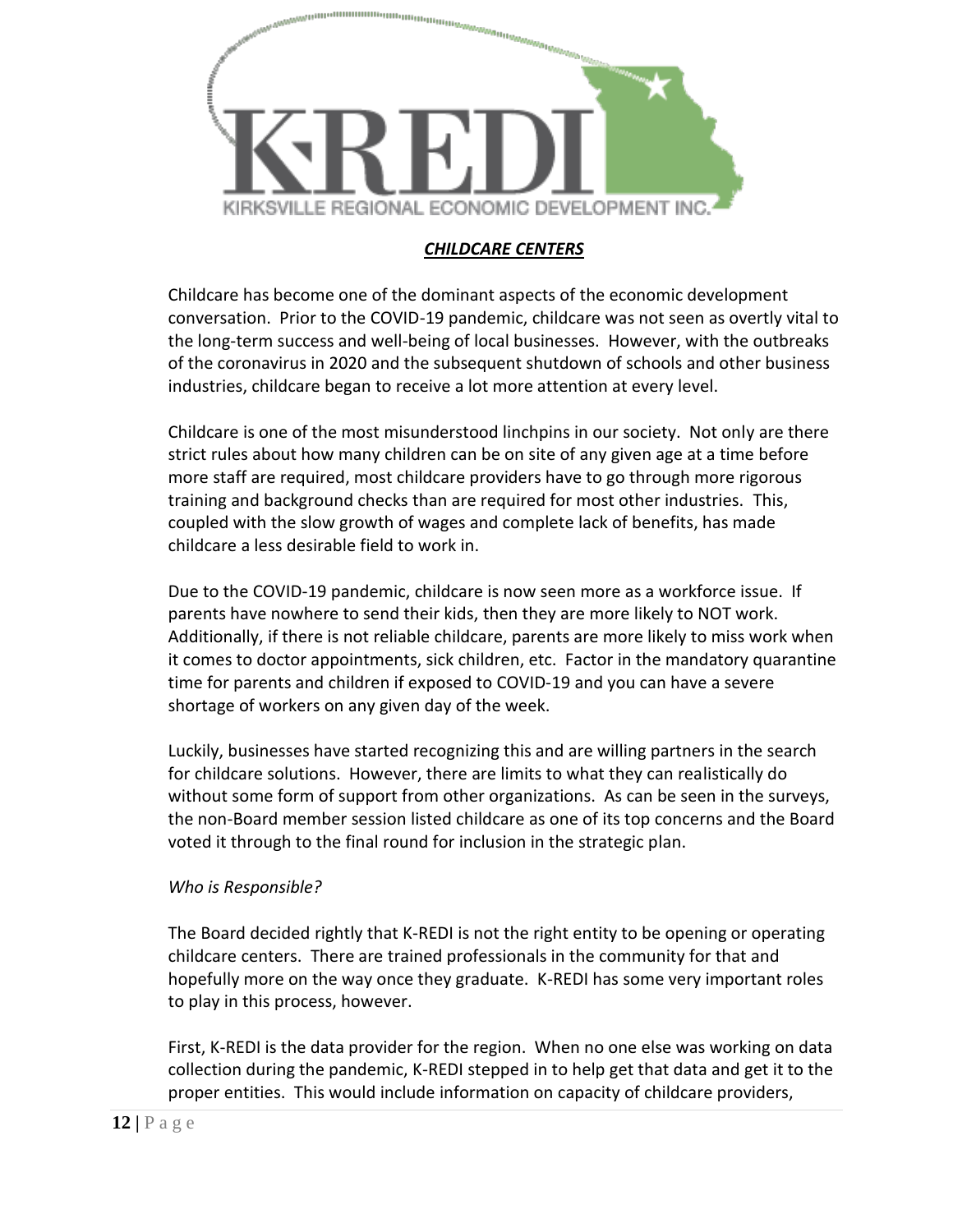

space on waiting lists for providers, costs, resource opportunities, and more. Even though other entities might be better suited for some of this, K-REDI adopted that role early on and is seen as a subject matter expert in the field. They could, and should, bring more organizations into the fold, but K-REDI needs to continue to be involved in the data collection.

Second, K-REDI has the contact with the area employers that are most likely in need of workforce. Not only can K-REDI give them information about childcare options, but K-REDI can also collect information on the number of jobs open, what shifts people need childcare for, and if distance, etc. is an issue on utilizing current childcare options. This will also help in the ability to recruit new providers or expand offerings by current providers by showing them the number of children needing childcare to enhance workforce retention and recruitment efforts.

Finally, K-REDI can be a training conduit for childcare providers by collaborating with other agencies. So often, childcare providers are so busy between actually watching kids and filling out required paperwork for their licenses, that they have little time to devote on learning more about opportunities to become even higher quality providers. K-REDI can stay abreast of this through their state network. Additionally, K-REDI can help coordinate or even host the mandatory trainings for new childcare workers, such as CPR, etc.

#### *Outcomes for Success*

These outcomes of success are the minimums that would need to be met in order to be considered a successful endeavor. The K-REDI Board decided the following estimate for a timeline of success over the next three years:

# • **Data Collection:**

- Staff will continue reach out to all local childcare providers to get available capacity. This is being done monthly to keep an accurate and updated headcount. This should be continued throughout the duration of this plan.
- Staff will reach out to all of the major employers and industrial businesses in the community to determine need for childcare spots. This is being done monthly to keep an accurate and updated headcount. This should be continued throughout the duration of this plan.
- **-** Childcare training should be scheduled and held at least twice a year. Staff can send out invitations to childcare providers to get an idea of interest. Staff should work with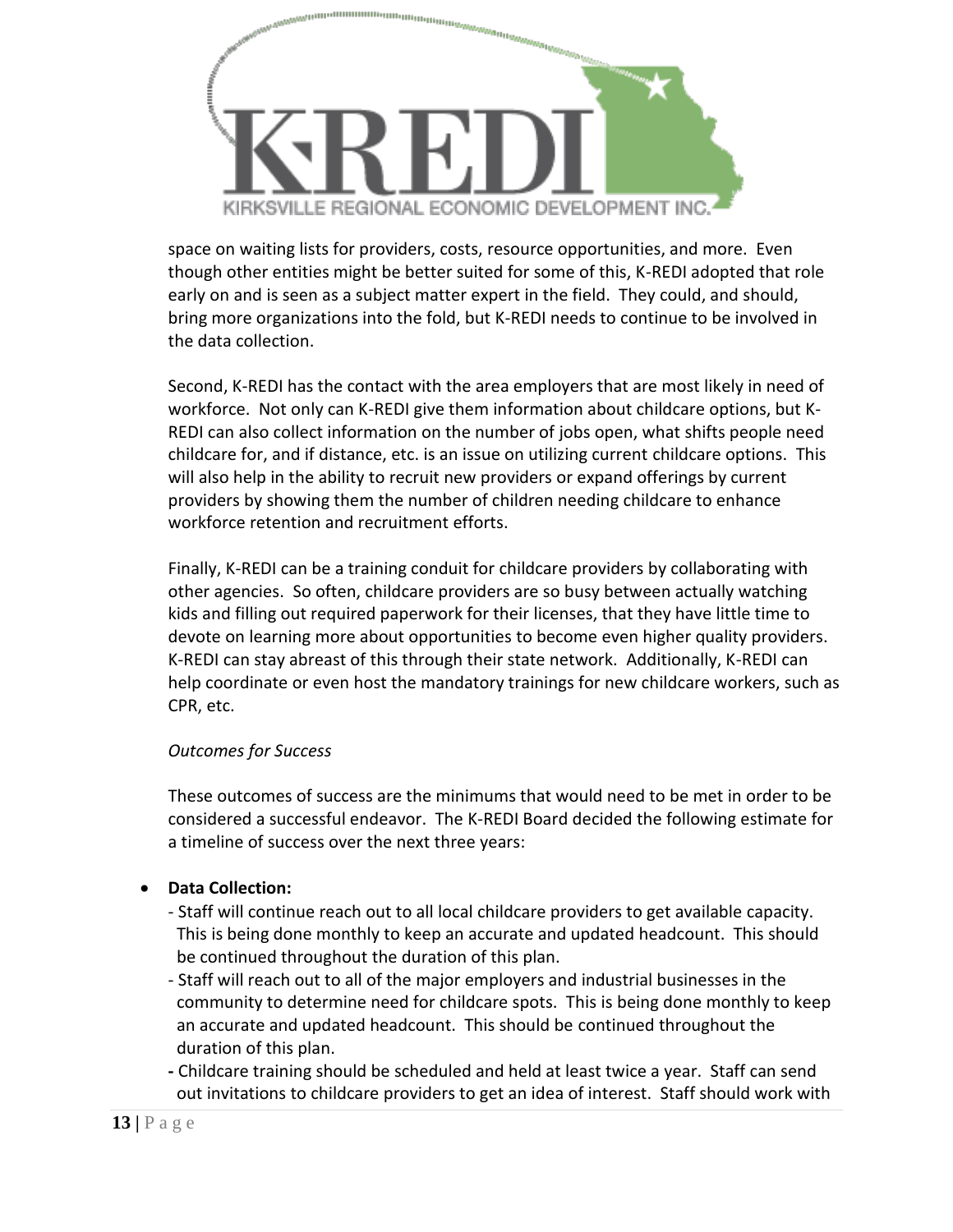

 the educational systems as well to determine who might be interested in childcare work or studying toward that end and invite those individuals as well. Training should be offered to help start or grow childcare businesses, especially regarding how to open in-home, licensed, etc. type of care. Training should not overlap currently required state mandates or double what is already happening locally. Training should be used to cover the gaps that local childcare businesses need.

# • **Recruit Childcare Spots**:

- The organization would be responsible to increase the number of available childcare spots by 10% in the next three years through a mix of having new providers open businesses as well as having current providers expand their capacity.
- Data would be tracked annually by the K-REDI Staff and compiled at the end of three years to determine if the metric was met.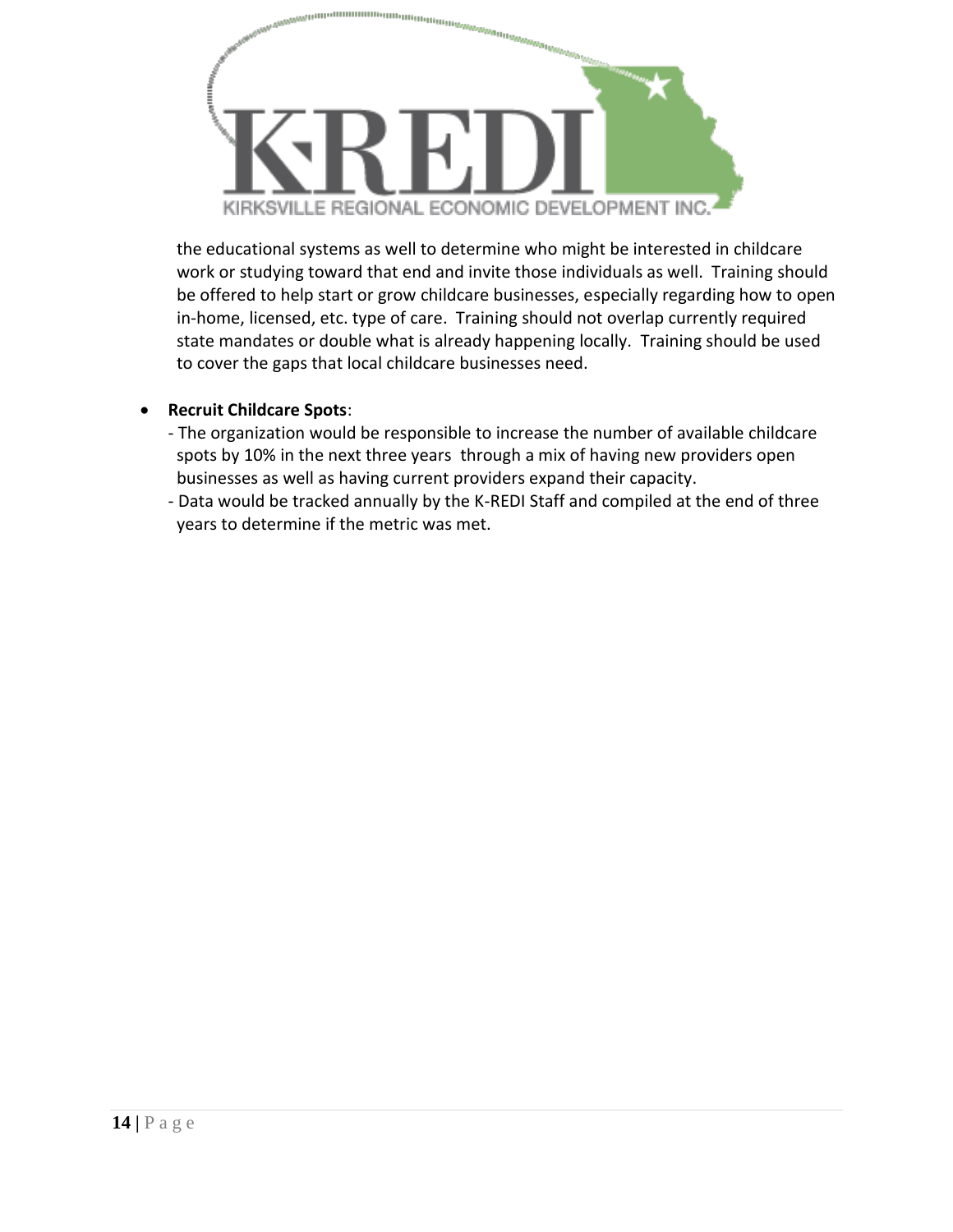

## *RETENTION EFFORTS WITH EDUCATIONAL INSTITUIONS*

Kirksville boasts several top-notch educational institutions. From secondary to postsecondary schools, there are endless opportunities for personal growth and knowledge/skills development. These institutions enjoy high graduation rates and continued longevity and growth. This, coupled with the Kirksville region's high quality of life, would make it the ideal setting for a long-term landing spot for many of the area's graduates.

However, recent [Census data](https://www.census.gov/library/stories/state-by-state/missouri-population-change-between-census-decade.html) shows that Adair County and the surrounding region have all lost significant population over the last ten years, even when business industries have largely grown. This has created a workforce quandary for businesses, but also a glaring question for the educational institutions: Why aren't our graduates staying? While there are some graduates from every institution that will put down roots, they are doing so at a pace that is well below growth projections for the region.

The strategic planning sessions highlighted this concern that the Kirksville region was educating and training a future workforce that is leaving after they graduate. The questions revolved around what element is missing to have graduates consider staying in the region to live and work and put down roots. While there were numerous different scenarios discussed, a few rose to the top for more intense consideration.

#### *Who is Responsible?*

While K-REDI will play an important and pivotal role in this discussion, the organization will not be the driving force. K-REDI is the likely organization to be a conduit between educational institutions and businesses, collecting and disseminating data on student needs and workforce, and ultimately promoting the region to graduates as well as future business projects. The K-REDI Board, being comprised of many of these local entities, will play an important role in using their connections to make sure that all necessary entities are taking part in these discussions. However, the final outcome will NOT be dependent on K-REDI. A successful effort will depend on the goodwill and constant cooperation of the educational institutions and businesses that rely on a steady stream of recruitment and retention options for students to enter the regional workforce.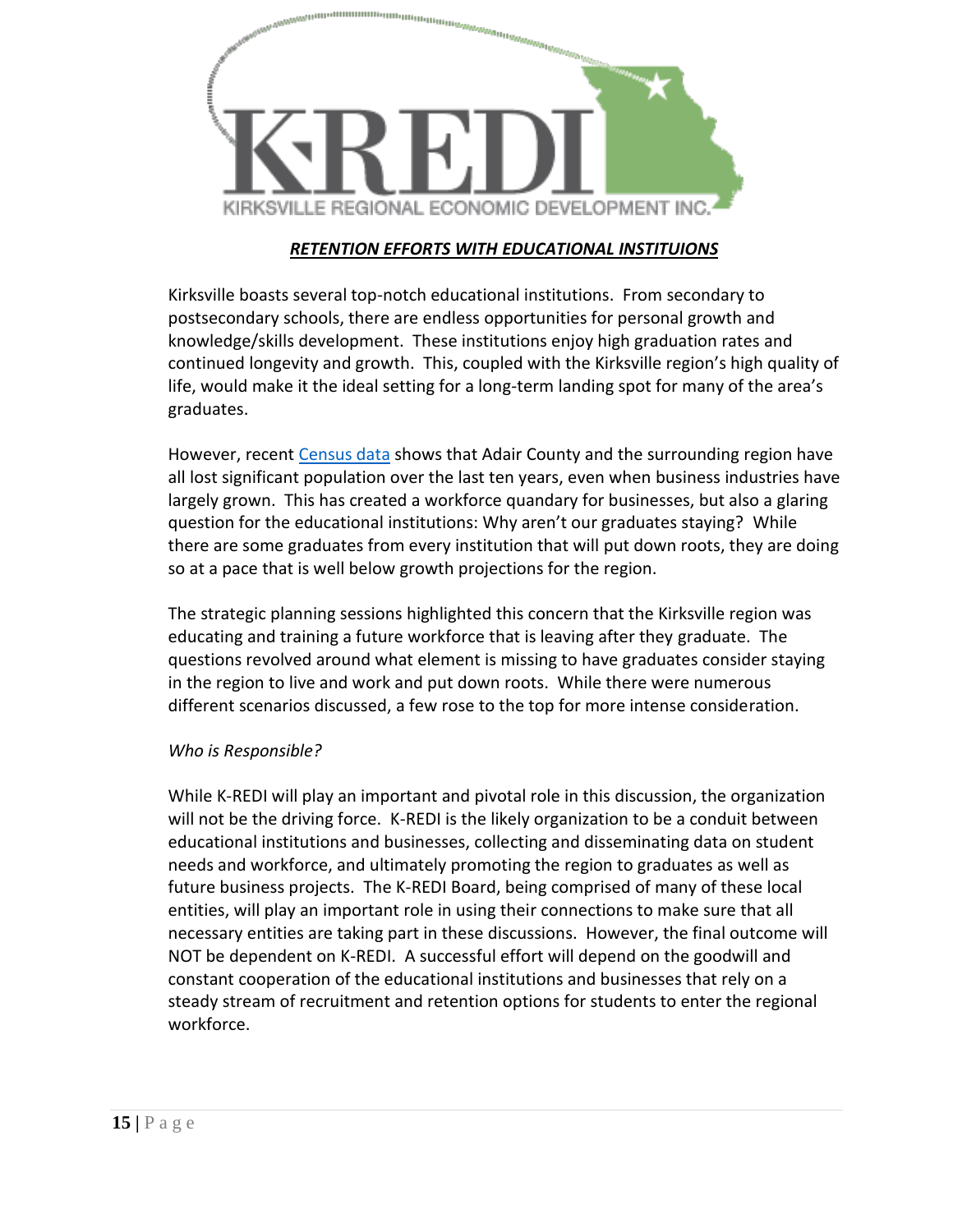

## *Outcomes for Success*

This was the hardest area for the K-REDI Board to coalesce around solutions because of the diversity of institutions that are present in the region and the variety of students that they train. K-REDI Board decided the following estimate for a timeline of success over the next three years:

# • **Understanding Student Needs**

- K-REDI would host a meeting with all the local educational institutions (secondary and postsecondary) to discuss current retention efforts. This would help crystallize the conversation for everyone and see the similarities and differences in the retention struggle. This should be done by June 2022.
- K-REDI would work with the local educational institutions to better target data collection on students' job desires, salary expectations, plans for after they graduate, etc. to get a better picture of where students are going after they leave Kirksville and why they are leaving. This would be done annually to get current updated information.
- K-REDI will meet with area employers to discuss partnership models to get local students into businesses and job opportunities before they graduate and make alternate plans. This could be done on the idea of paid internships, apprenticeships, etc. Since some of these models might take time to get set up, this goal would need to be accomplished by June 2023.
- K-REDI can work to develop an internship portal for all local opportunities in a variety of career fields. By working with the educational institutions, this informational portal can be disseminated directly to the students. The portal will be updated as new opportunities arise and old ones are withdrawn. This should be accomplished by November 2022.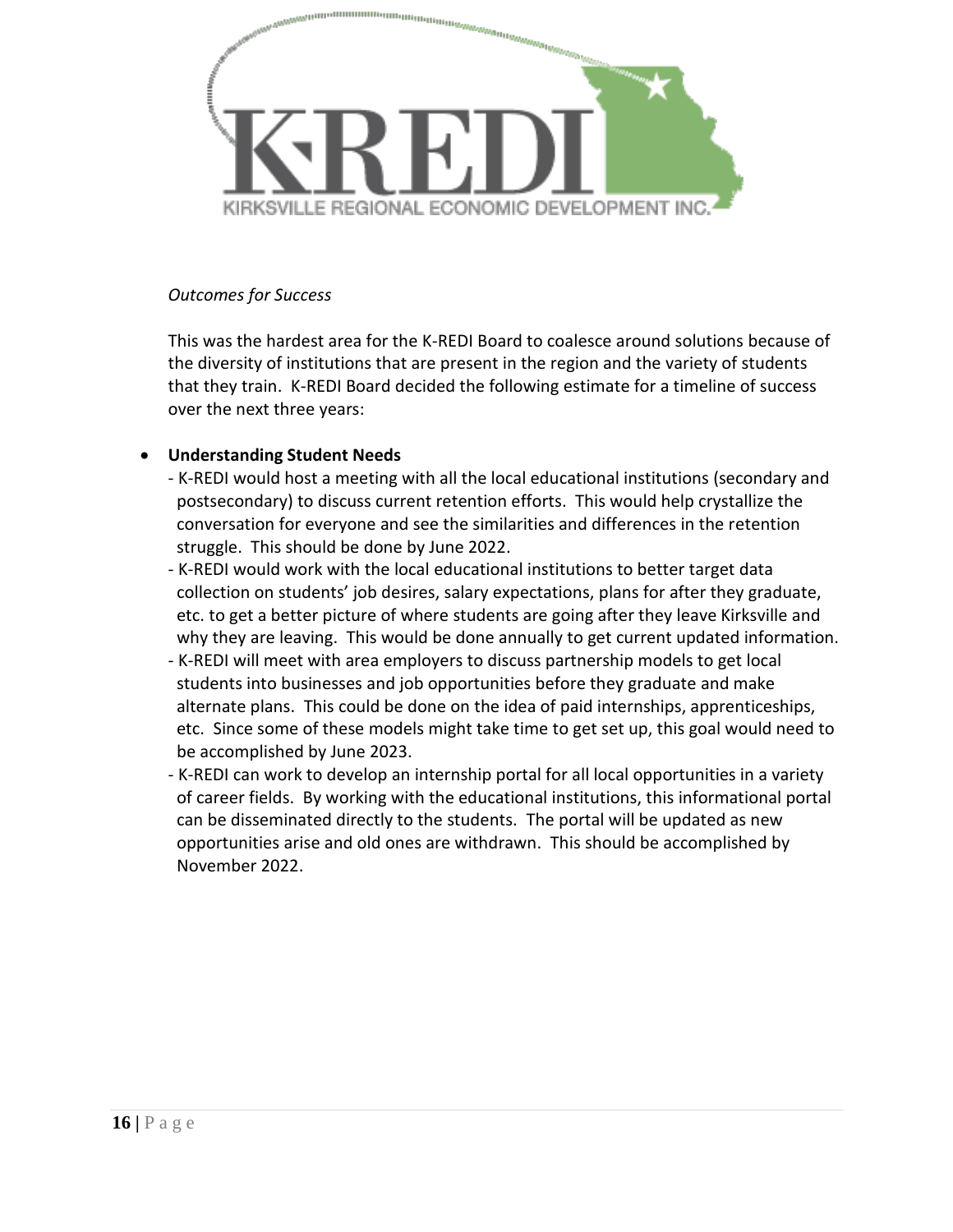

## *INTERNAL/EXTERNAL COMMUNICATION*

Too often people and organizations are reluctant to tout their accomplishments. This can be due to not knowing what to say or which audience to direct it to, but it can also be as simple as that the people that make up an organization are not comfortable in the spotlight for any reason. While this might be fine on an individual level, it can be detrimental to an organization that has to be focused on community/business relationship development as well as one dependent on outside income for its operations.

The Board decided that it was important to get the word out more frequently and through various channels on the successful work that K-REDI has accomplished. This would get the organization in front of the public, which might encourage more investment for the organization. Additionally, it would enhance the internal education piece for the Board of Directors. If the Board of Directors is not aware of the work being done by the organization, then they are not as effective in their role as community liaisons to different businesses, organizations, etc. If the Board is well-educated on the accomplishments, it will make it easier to promote the organization to other potential partners and investors.

#### *Who is Responsible?*

The Executive Director will be the person primarily tasked with these tasks. The Director is involved in all aspects of the organization, often making the first, if not only, contact with area partners, municipalities, businesses, etc. Since the Director is so integral with knowing these efforts, but also with the possible assistance to make them realities, it is easiest for the Director to publicize the efforts of the organization and keep the Board updated on the different successes, etc. of the organization.

The K-REDI Board will be responsible for keeping informed from the information provided by the Director. This means reading and assimilating information from the Board packets ahead of time and being prepared for meetings, asking questions to guarantee understanding, respecting confidentiality of subject areas as needed, and recognizing the talking points that need to be passed on. The Board has a large network of personal and professional relationships that they can leverage as well to promote the organization and its successes and the Board needs to leverage those relationships where applicable.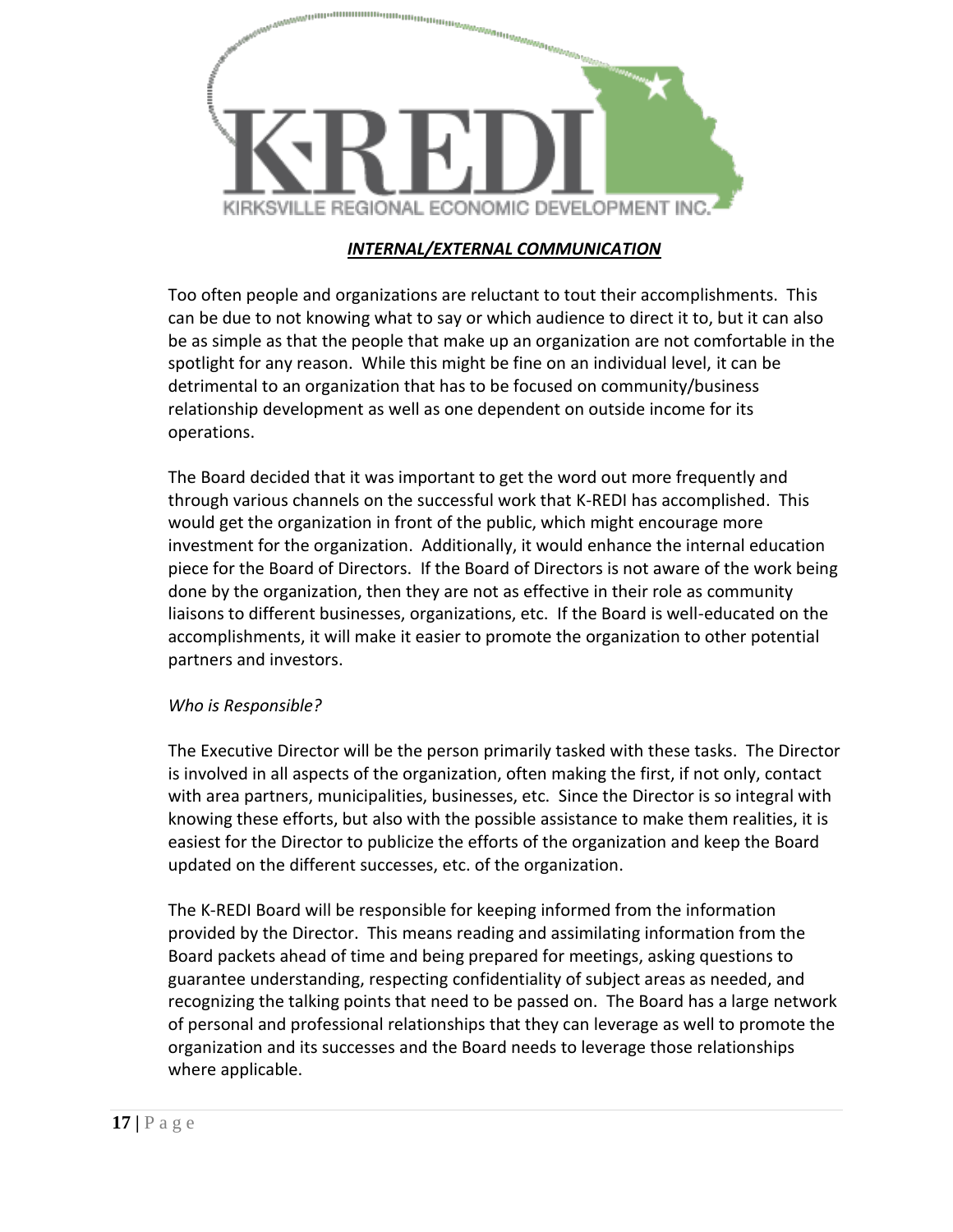

## *Outcomes for Success*

This particular action item was the hardest to quantify in terms of success, especially since public outreach in and of itself can happen all of the time. Additionally, some of the successes will be predicated on different projects that might get funding, different businesses that might choose to expand or relocate to the area, and external factors such as issues like the current global pandemic. Noting that, the outcomes for success were necessarily muted in this category. These outcomes of success are the minimums that would need to be met in order to be considered a successful endeavor, although the hope is to accomplish them on a shorter timeline. The K-REDI Board decided the following estimate for a timeline of success over the next three years:

- Do at least four Facebook Live Economic Development lessons per year.
- Write and distribute a newsletter at least twice a year on K-REDI activities and accomplishments.
- Publish at least four press releases a year, touting the work and accomplishments being done by K-REDI.
- Present to the Adair County Commissioners, the Kirksville City Council, and other entities (like Rotary, Kiwanis, etc.) at least twice a year, if possible, outside of funding requests.
- Continue hosting at least one Economic Development Town Hall per year.
- Guarantee that each Board member gets at least two touches on each piece of important information, at least one via email and one through another channel if possible.
- Hosting a training for the Board on Media Relations.
- Organize a meet-and-greet with the local media representatives and the Board so everyone gets to know each other better and feels more comfortable interacting.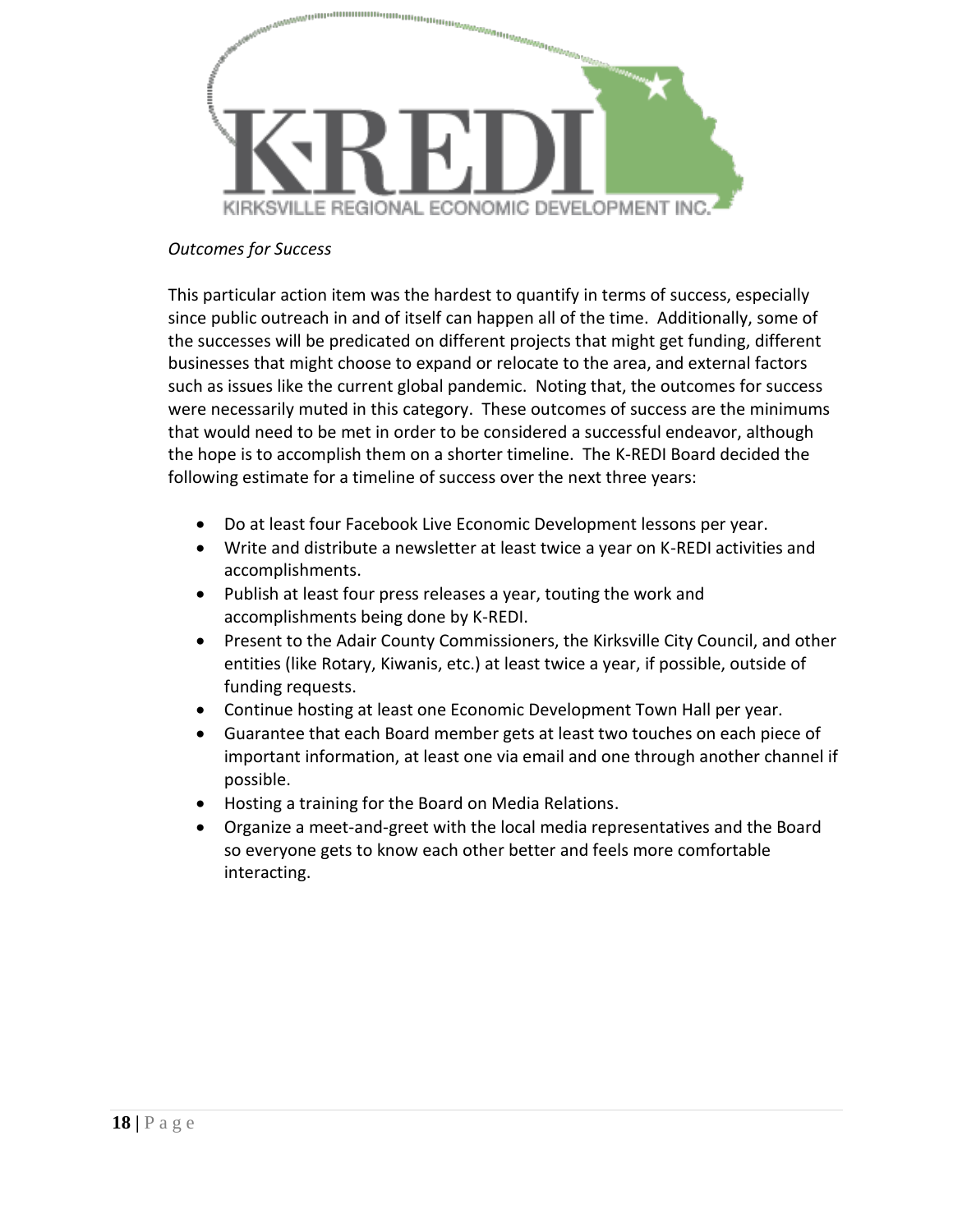

## *INVESTIGATE ALTERNATIVE REVENUE*

Revenue is what makes businesses and organizations run. While some are able to capitalize on revenue through the work they do and the services they provide, many non-profit organizations rely on other forms of funding. K-REDI relies on public investment to help fund their work in addition to the membership investors who believe strongly enough in K-REDI's mission to financially support the organization each year. However, as times change and needs become more expensive, there is always the conversation revolving around how to increase funding to accomplish our goals?

K-REDI is lucky to have such great partnerships with local businesses and regional partners, including a solid partnership with the City of Kirksville. This helps alleviate a lot of the need for more focused membership investment campaigns and allows the K-REDI staff to focus on getting the day-to-day work done without fear of falling too low in their checking account.

Yet, it was recognized by the K-REDI Board that they might be able to do more with more resources. Some of the work done at the regional level in the last few years has been done with the leadership inherent in the Director role and that has led to a lot of investment in the K-REDI region. Because of this work done on a broader level, the conversation revolved around whether or not to expand K-REDI's territory and its membership base.

While some Board members were in favor of expanding the territory and making K-REDI a more regional entity, other Board members felt that Kirksville should continue to receive the focus of attention and projects could help the outlying regions as they came up. It was agreed that any growth in the region was good for the entire region, but there was a concern that staff time and resources would be depleted at a greater pace than they could be financed by expanding the region into areas where there was not as much capital.

What resulted in the above discussion was a realization that K-REDI needed to find more and different ways to gain revenue. The Board decided that some of the plans for the future, including long-term business recruitment, workforce development, childcare, and others would take a lot of resources. Therefore, it was decided that the organization should consider investigating alternative revenue streams as part of this strategic plan.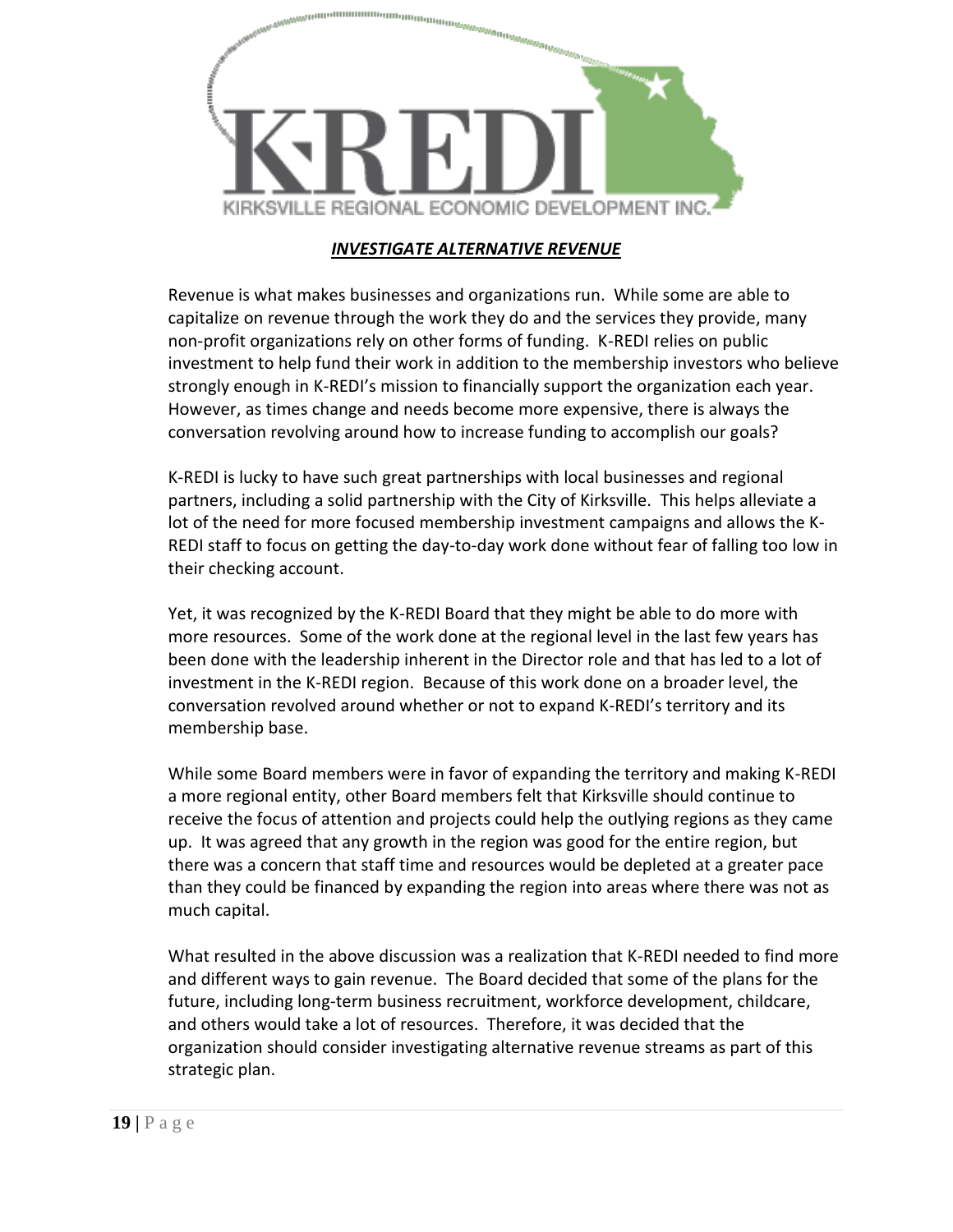

#### *Who is Responsible?*

While the Executive Director would ultimately be responsible for pursuing and securing any new revenue funds identified, it is imperative that the Board of Directors have a strong role in assessing and researching what type of funding is needed and for what particular projects. Additionally, the Board would be the vehicle to determine if there is a need or desire to change or amend the organization's focus and mission. The K-REDI staff is already incredibly busy with day-to-day operations and taking on a project of this size and indefinite nature would distract them from more immediate and necessary work.

For the research component of this objective, the Board would be best suited to form a Committee of Board members with a breadth of non-profit and business experience. This Committee would focus on the current revenue streams and see where there might be room for growth within K-REDI's current mission and structure. Additionally, based on the recommendations that would come from the updated bylaws, this Committee could also determine if there is a need or desire to expand K-REDI's mission and goals, which might lead to a way to increase revenue from alternative sources.

# *Outcomes for Success*

The K-REDI Board decided the following estimate for a timeline of success over the next three years:

- Form an Alternative Revenue Committee of Board members with a variety of non-profit and business experience. This should be accomplished no later than April 30, 2022.
- The Committee should review and understand current revenue streams and determine where there might be areas for growth.
- The Committee should determine if there is a need or desire to expand K-REDI's mission and goals to allow for more revenue expansion opportunities.
- The Committee should come up with a list of recommendations for alternative income generation no later than June 30, 2023. This list should be comprehensive in how much revenue could likely be generated and how it would fit into the current K-REDI mission and goals. If the Committee is recommending a change to the current mission or goals, that should be noted on each potential revenue source and how the Committee would recommend updating the mission and goals.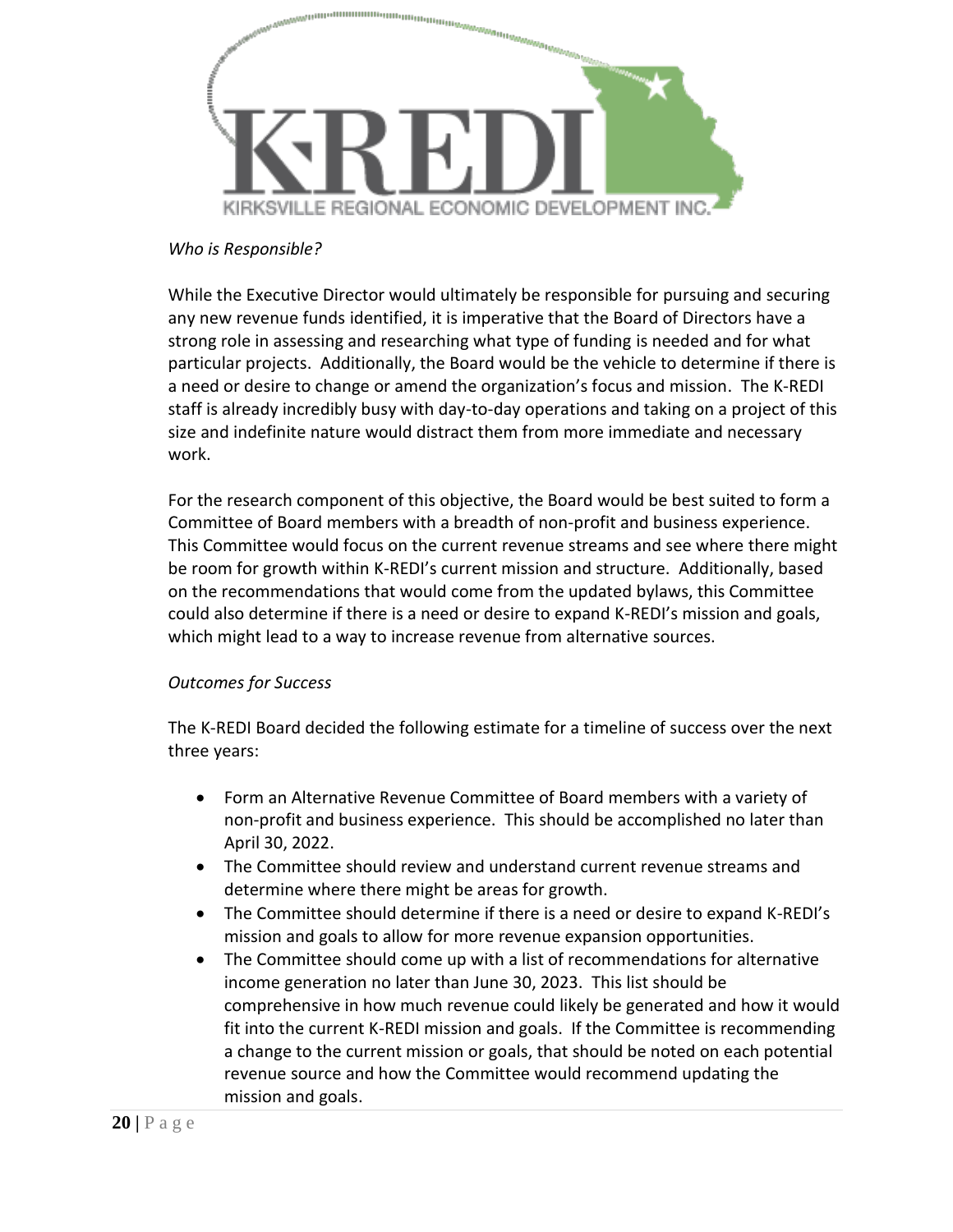

- The Committee should meet with the Executive Director to discuss these ideas and proposals no later than August 31, 2023.
- After meeting with the Executive Director and receiving feedback, the Committee needs to reconsider the recommendations list. This should be completed no later than November 30, 2023.
- The Committee should make its recommendations to the K-REDI Board of Directors at the December 2023 meeting for consideration and approval.
- If approved by the Board in December 2023, the goal would be to have pursued at least one of the alternative sources of revenue by December 2024. (If not approved, the Board would decide whether the Committee should continue their work or forgo their efforts).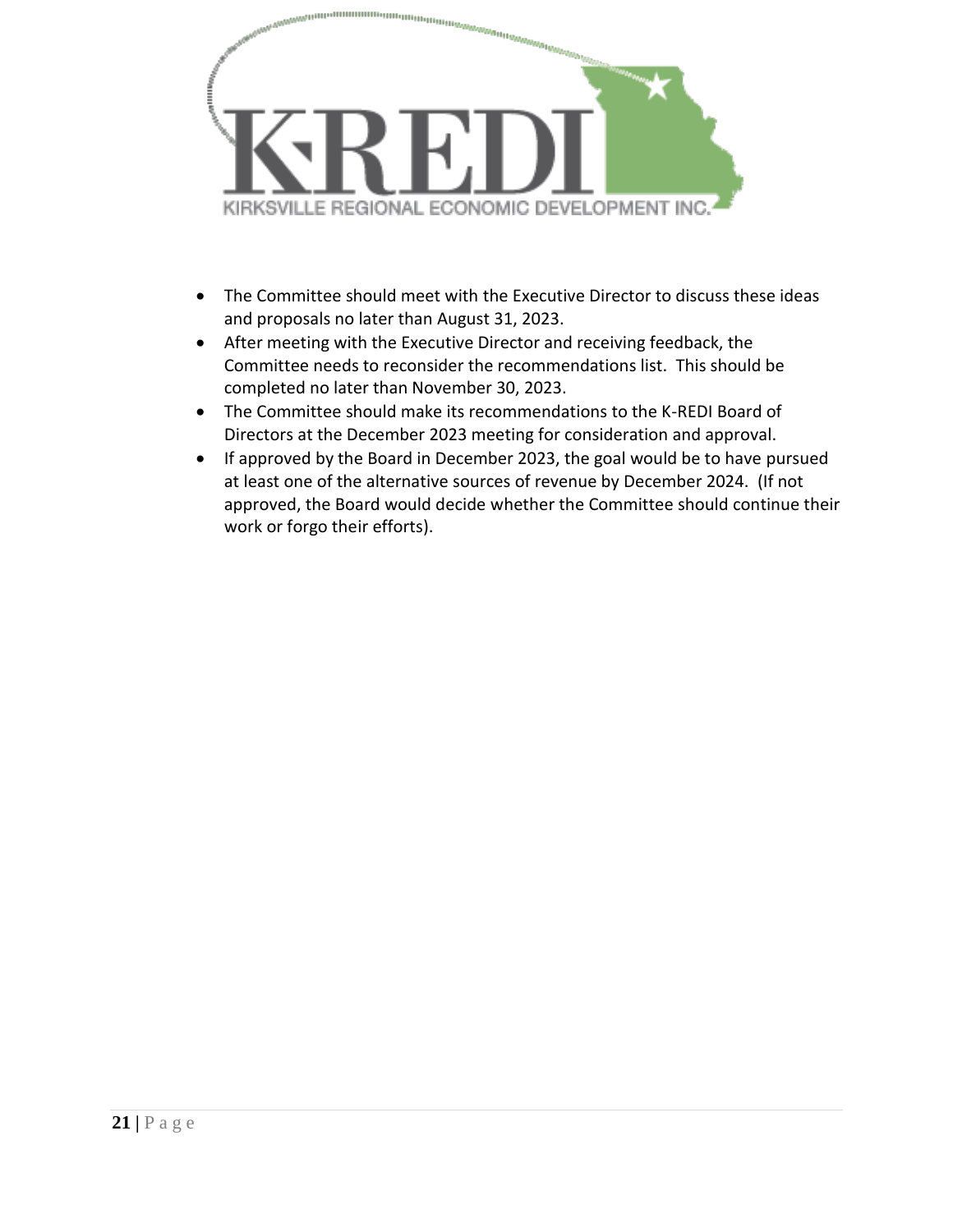

# *CONCLUSION*

Kirksville Regional Economic Development, Inc is committed to economic development in the K-REDI region. This commitment is shown through a dedication to business expansion and recruitment, housing development discussions, workforce development, small business assistance through housing the SBDC, childcare initiatives, and professional development of the Board and staff for the organization.

Each of the above commitments are a major focus each year and the Board is devoted to working with local and regional partners to accomplish the goals listed above, along with many others. However, every goal cannot have a successful outcome each year. In fact, some goals are not touched for several years because there is not a unified front, a local actor to take the lead on the goals, a lack of resources, or some other variable that causes goals to go unfulfilled. These unfulfilled goals can weigh on a community and make people feel that less is happening than there truly is. Or they have seen so many plans created only to sit on a shelf somewhere gathering dust until years have gone by and a new one is needed. These can be devastating to the mindset of a community, its businesses, and its people. That is why it is imperative not only that the Board agree and adopt this plan as a guideline for the next three years, but that the plan is published to the membership that helped craft it. There is always greater buy-in from the community and businesses when they can see the result of the effort they put in to something.

By drafting this strategic plan, the Board of Directors are holding themselves and the organization accountable to follow through on these endeavors and hopefully succeed in making them realities. Additionally, the Board is willing to offer the organization as a lead actor or agent on these undertakings as well as willing to help offer and/or procure resources to make them happen. Finally, the Board is staking the reputation of the organization on the ability to not only get these goals pursued and hopefully accomplished, but guarantee that they will serve a purpose to the growth of the K-REDI over the short and long term.

*"Accountability. It is not only what we do, but also what we do not do, for which we are accountable." Moliere.*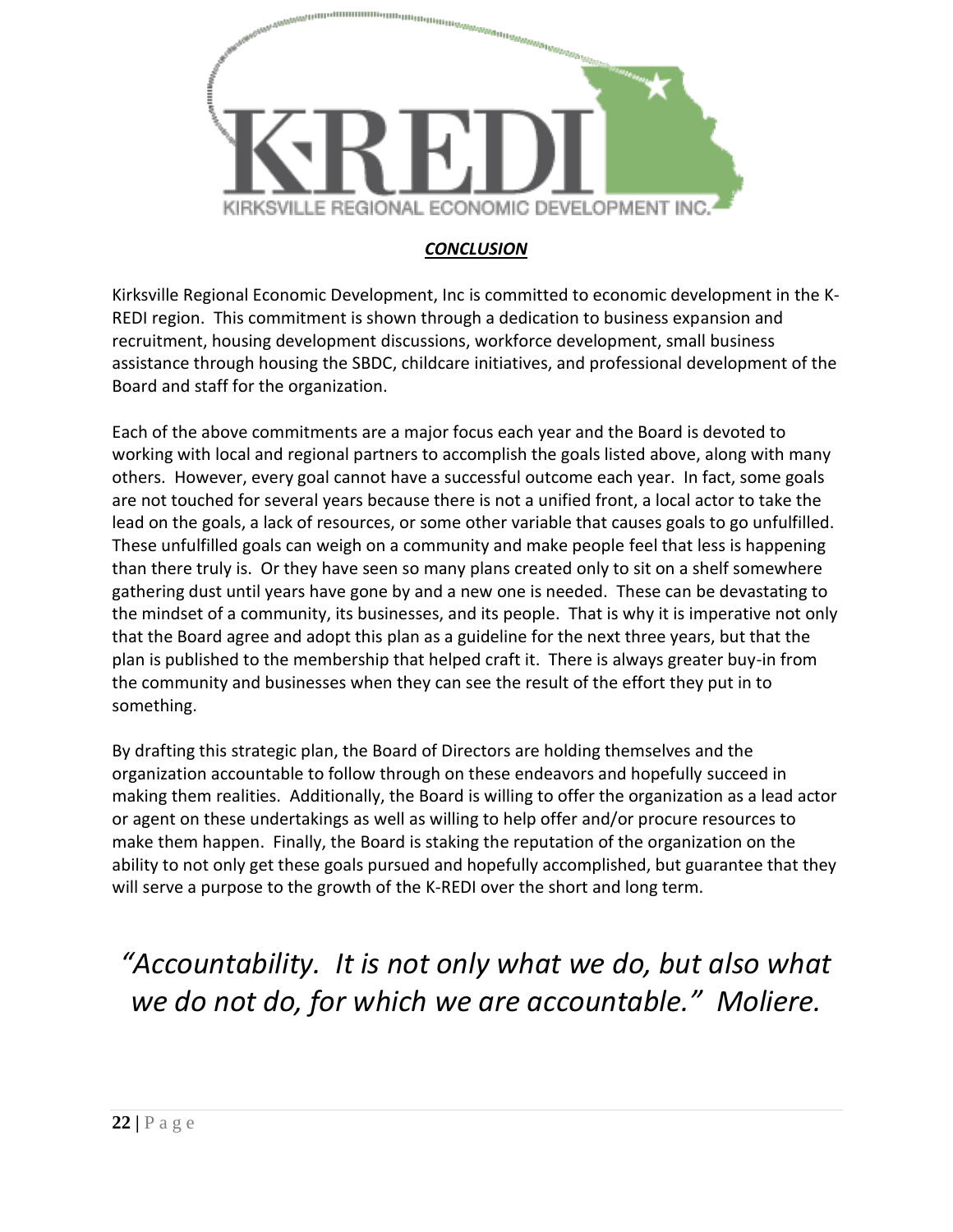

#### *APPENDIX A: Business Member Survey Results*

1. My key association with the organization is as:

| 19 Stakeholder/Investor | 1 Sponsor   | 1 Volunteer |
|-------------------------|-------------|-------------|
| 4 Employee              | 3 Political | 2 Other     |

2. The tenure of my business with the organization is:

| 14 Greater than 10 years | 1 $8-10$ years | $5$ 5-8 years        |
|--------------------------|----------------|----------------------|
| <u>4</u> 3-5 years       | $3$ 1-3 years  | $2$ Less than 1 year |

3. In your opinion, what is the largest worry that your business will be facing in the next one to three years?

|               | * Retention:                     | 3                                                                        |
|---------------|----------------------------------|--------------------------------------------------------------------------|
|               | * Info Tech/Cyber Security:      |                                                                          |
|               | * Business Evolution:            |                                                                          |
|               | * Advanced Education Enrollment: | $\overline{4}$                                                           |
|               | * Business Growth:               | $\mathcal{D}_{\mathcal{L}}$                                              |
| $\mathcal{D}$ | * Marketing:                     | $\mathcal{D}_{\mathcal{A}}$                                              |
|               |                                  |                                                                          |
|               |                                  |                                                                          |
|               |                                  |                                                                          |
|               |                                  | * Organizational Membership:<br>* Facility Use:<br>* Business Start-Ups: |

4. Do you feel that K-REDI is positioned to help your business overcome this worry? Why or why not?

15 Yes  $\qquad 5$  Maybe  $\qquad 5$  No 2 Not Sure/Not Applicable

\* Yes, because legislatively tuned in

\* Yes, because they anticipate local economy needs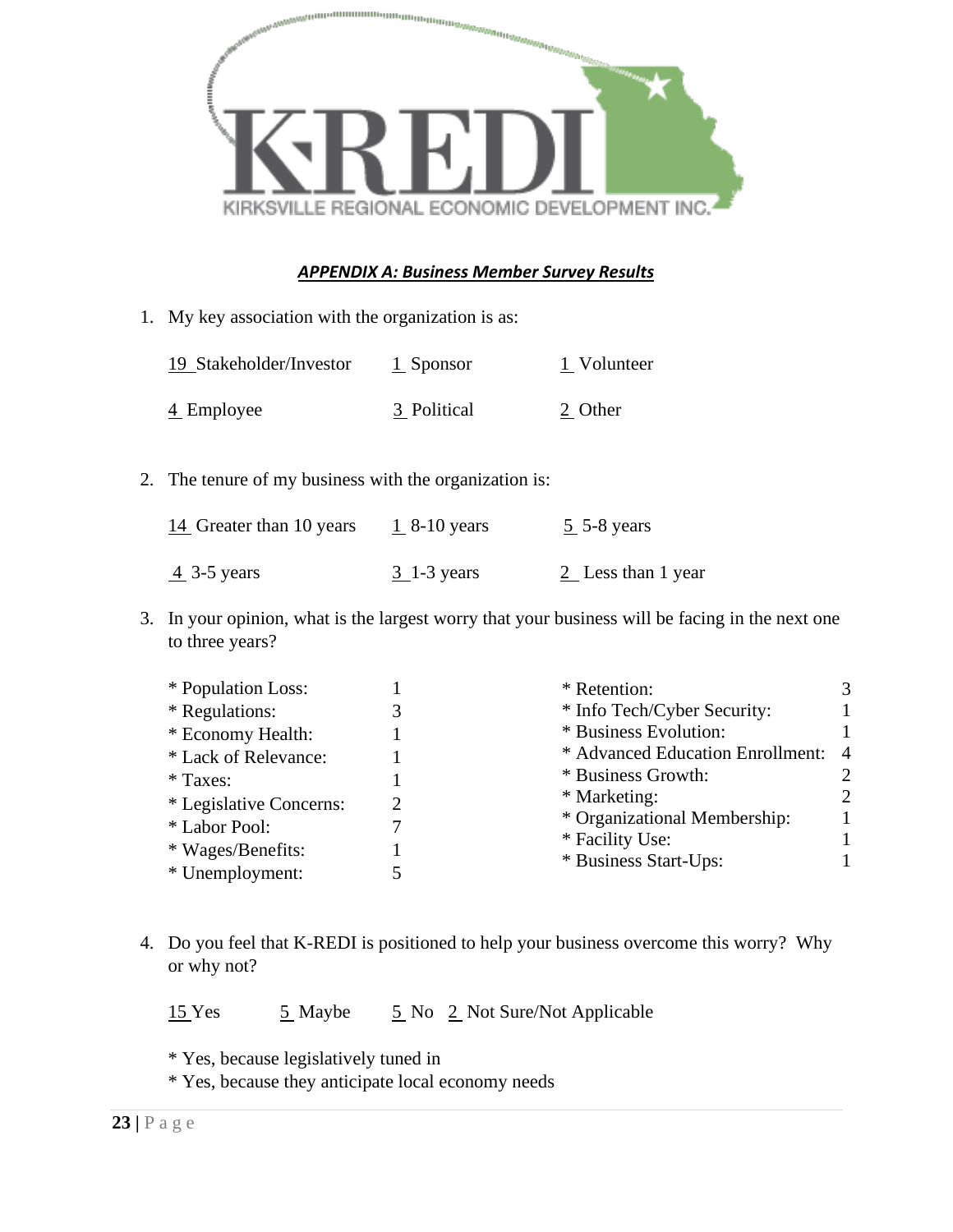

\*Maybe. K-REDI should focus on think tanks/problem-solving counseling to move businesses past COVID

\* No, because they need to do a better job at community promotion.

\* No, because population growth has not kept pace with business growth.

- 5. In your opinion, what is the most important service that K-REDI provides to its members? Why?
	- \* Diverse Representation: 1 \* Strengthen Business Community: 1 \* Growth/Economic Development: 6 \* Workforce Development: 3 \* Collaboration: 2 \* Interaction with Elected Officials: 1
	- \* Community Promotion: 6
	- \* Info Gathering/Communicating: 7
- 6. In your opinion, what service should K-REDI provide to its members that it currently does not? Why?
	- \* Employee Recruitment: 1 \* Political Assistance: 1 \* SHRM Chapter: 1 \* Member Communication: 2 \* Not Sure/Not Applicable: 11
- 7. What do you consider to be K-REDI's greatest strength? Why?

| * Engagement:           | * Growth Focus:  |    |
|-------------------------|------------------|----|
| * Resources:            | * Communication: |    |
| * Credibility:          | * Leadership:    | 6. |
| * Executive Director: 8 | * Cohesive:      |    |
| * Marketing:            |                  |    |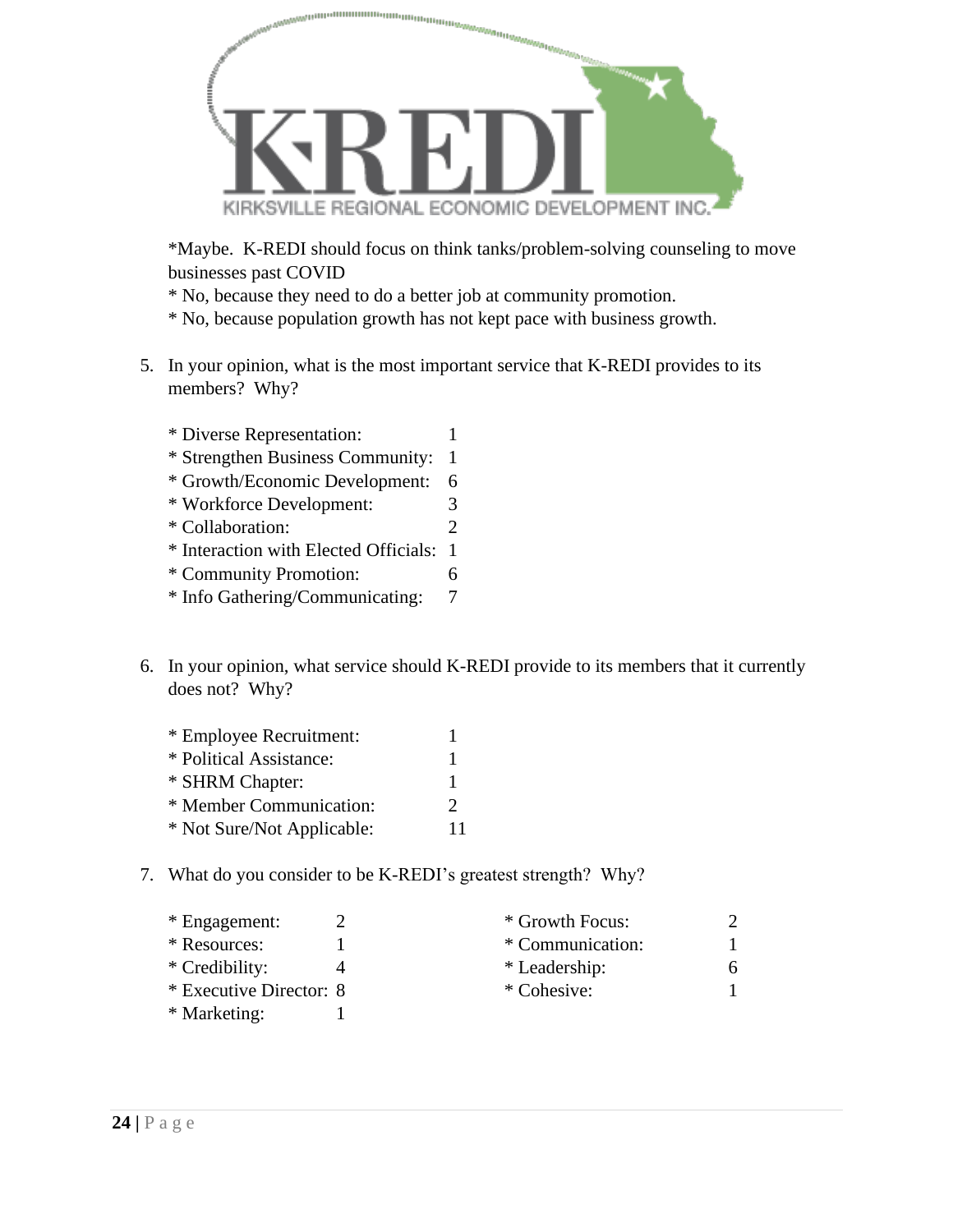

8. What do you consider K-REDI's greatest area of improvement? Why?

| * Focus on more than just industrial development: 2 |  |                           |               |
|-----------------------------------------------------|--|---------------------------|---------------|
| * Childcare Initiatives:                            |  | * Housing:                |               |
| * Business Attraction:                              |  | * Growth:                 | $\mathcal{F}$ |
| <i>*</i> Targeted Needs Assessment:                 |  | * Public Communication:   | $\mathcal{R}$ |
| * County Commissioner Involvement:                  |  | * Member Communication: 4 |               |
| * Legislative Assistance:                           |  | *Not Sure/Not Applicable: | - 6           |
| * Job Training:                                     |  |                           |               |

9. What should K-REDI do differently or change in order to remain relevant and effective?

| * Evolve:                                   |  | * Growth:                  |  |
|---------------------------------------------|--|----------------------------|--|
| * Communication:                            |  | * Workforce Development: 2 |  |
| * Strategic Planning:                       |  | * Increase visibility:     |  |
| * Not Sure/Not Applicable: 5                |  |                            |  |
| * Recognize all businesses that contribute: |  |                            |  |

10. Please offer any suggestions or comments on how K-REDI can align the organization with your expectations for the next three years.

| *Work on aligning Armor Building for the homeless | *Population Growth           |
|---------------------------------------------------|------------------------------|
| * Employee training/retention                     | * Working Board              |
| * Communication: 2                                | * Childcare: 2               |
| * Awareness/Engagement (Not just emails): 2       | * Infrastructure Projects: 2 |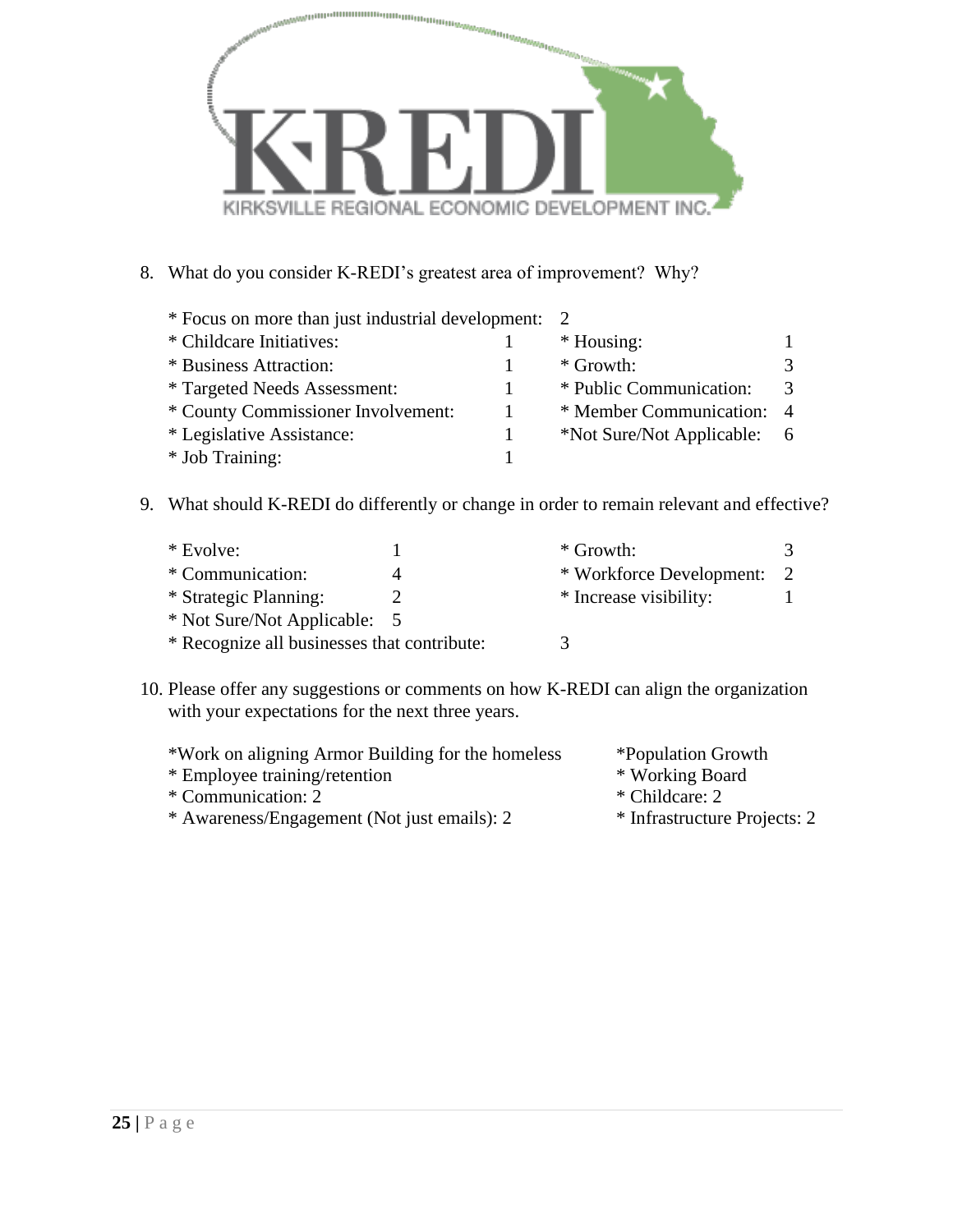|                                                                                                        |                                                                       | KIRKSVILLE REGIONAL ECONOMIC DEVELOPMENT INC   |                                                                                      |              |
|--------------------------------------------------------------------------------------------------------|-----------------------------------------------------------------------|------------------------------------------------|--------------------------------------------------------------------------------------|--------------|
|                                                                                                        |                                                                       | <b>APPENDIX B: Board Member Survey Results</b> |                                                                                      |              |
| 1.                                                                                                     | Please list all of your current roles with K-REDI:                    |                                                |                                                                                      |              |
|                                                                                                        | $\frac{4}{5}$ Officer                                                 | 15 Board Member                                | 3 Committee Member                                                                   |              |
|                                                                                                        | $0$ Staff                                                             | $1$ Volunteer                                  | $0$ Other                                                                            |              |
| 2.                                                                                                     | How long have you served on the K-REDI Board of Directors?            |                                                |                                                                                      |              |
|                                                                                                        | $\frac{4}{5}$ Greater than 10 years $\frac{2}{5}$ 8-10 years          |                                                | $2$ 5-8 years                                                                        |              |
|                                                                                                        | $1\overline{3}$ -5 years                                              | $\frac{5}{2}$ 1-3 years                        | $\frac{3}{2}$ Less than 1 year                                                       |              |
| 3.<br>In your opinion, what is the most important service that K-REDI provides to its<br>members? Why? |                                                                       |                                                |                                                                                      |              |
|                                                                                                        | * Quick Responses:                                                    | 3                                              | $*$ BRE:                                                                             | 1            |
|                                                                                                        | * Economic Development:                                               | $\overline{4}$                                 | * Collaboration:                                                                     | 2            |
|                                                                                                        | * Community Engagement:                                               | 1                                              | * Leadership Connections:                                                            | 1            |
|                                                                                                        | * Resources:                                                          | $\mathbf{1}$                                   | * Advocacy:                                                                          | 1            |
|                                                                                                        | * Needs Assessments:                                                  | $\overline{2}$                                 |                                                                                      |              |
| 4.                                                                                                     | does not? Why?                                                        |                                                | In your opinion, what service should K-REDI provide to its members that it currently |              |
|                                                                                                        | * Member Communication:                                               | 2                                              | * City Leverage:                                                                     | 1            |
|                                                                                                        | * Workforce:                                                          | 1                                              | * Retail Focus:                                                                      | 1            |
|                                                                                                        | * Data Collection:                                                    | $\mathbf{1}$                                   | * Involvement:                                                                       | 1            |
|                                                                                                        | * Movie days:                                                         | 1                                              | * Not Sure/Not Applicable:                                                           | $\mathbf{1}$ |
|                                                                                                        | * Act as a connector between businesses to help solve their problems: |                                                | 1                                                                                    |              |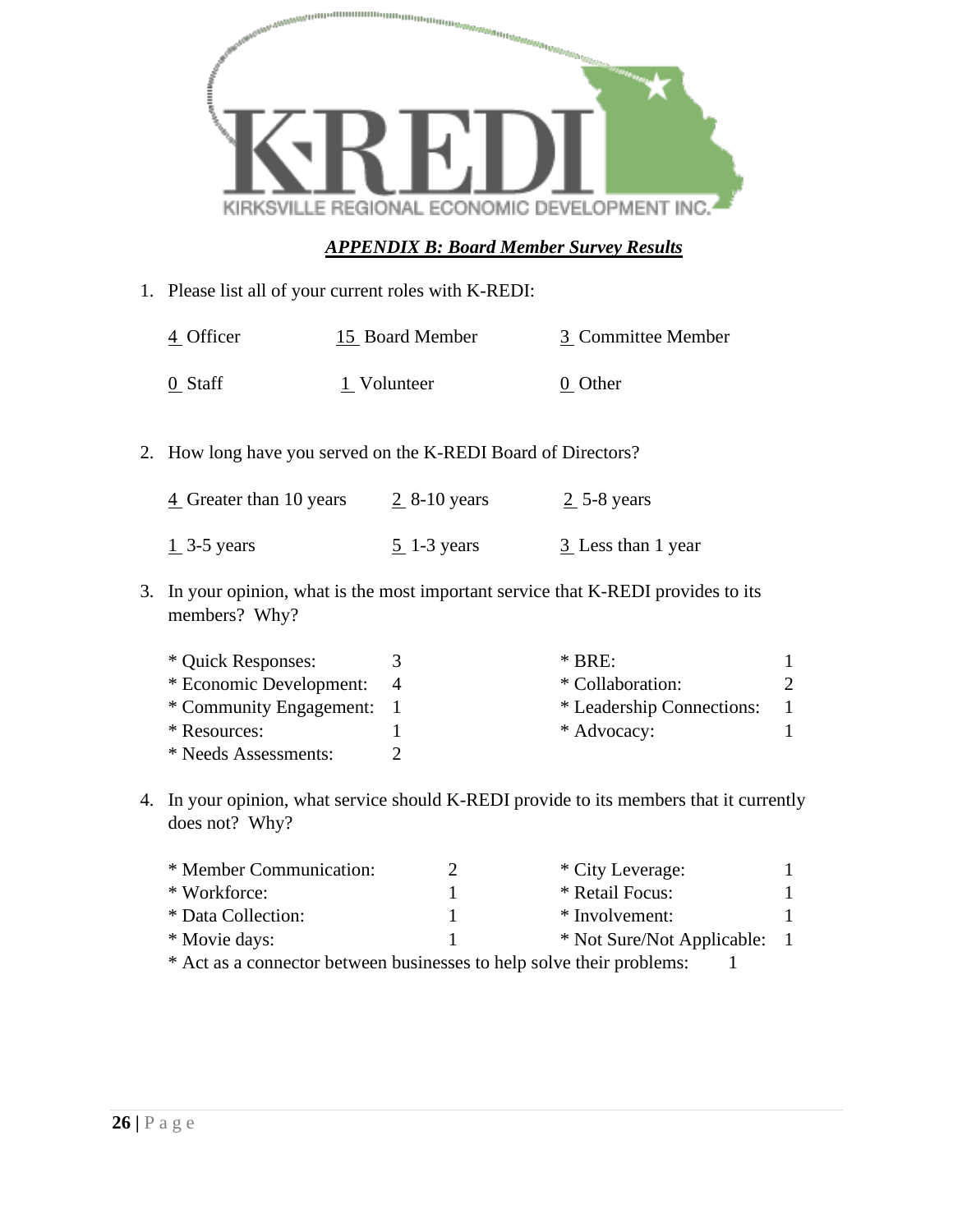

5. What do you consider to be K-REDI's greatest strength? Why?

| * Executive Director: | * Knowledge:     |  |
|-----------------------|------------------|--|
| * Staff:              | * City Support:  |  |
| * Engagement:         | * Diverse Board: |  |
| * Membership:         | * Commitment:    |  |
| * Collaboration:      |                  |  |

# 6. What do you consider K-REDI's greatest area of improvement? Why?

| * Small Business Growth:  | * Business Attraction:                                                  |             |
|---------------------------|-------------------------------------------------------------------------|-------------|
| * Member Communication: 2 | $*$ Growth:                                                             | $2^{\circ}$ |
| * Retail Growth:          | * City Leverage:                                                        |             |
|                           | *Workforce Development: 2 (Balance of labor versus new business growth) |             |

7. What would you like to see K-REDI do in order to become a better or more effective organization?

| *City Leverage:         | * Retail Leads:                                                              |  |
|-------------------------|------------------------------------------------------------------------------|--|
| * Communication:        | * Awareness/Engagement:                                                      |  |
| * Growth:               | * Working Board:                                                             |  |
| * Targeted Communities: | * Use meetings smarter:                                                      |  |
|                         | * Focus on businesses who are always around, not just when they can benefit: |  |

8. What should K-REDI do differently or change in order to remain relevant and effective?

| * Re-evaluate mission constantly:      |   | * Increase visibility: 1 |  |
|----------------------------------------|---|--------------------------|--|
| * Additional staff hires as needed:    |   | * Working board:         |  |
| * Promotion/Growth of K-REDI:          | К | * Retail Focus:          |  |
| * Focus on original BRE Mission first: |   | * City leverage:         |  |
|                                        |   |                          |  |

9. Do you feel K-REDI has made notable progress in the last couple of years regarding the previous strategic plan? Why or why not?

| 7 Yes | 0 N <sub>0</sub> | $1$ Maybe | 6 Not Sure/Not Applicable |
|-------|------------------|-----------|---------------------------|
|-------|------------------|-----------|---------------------------|